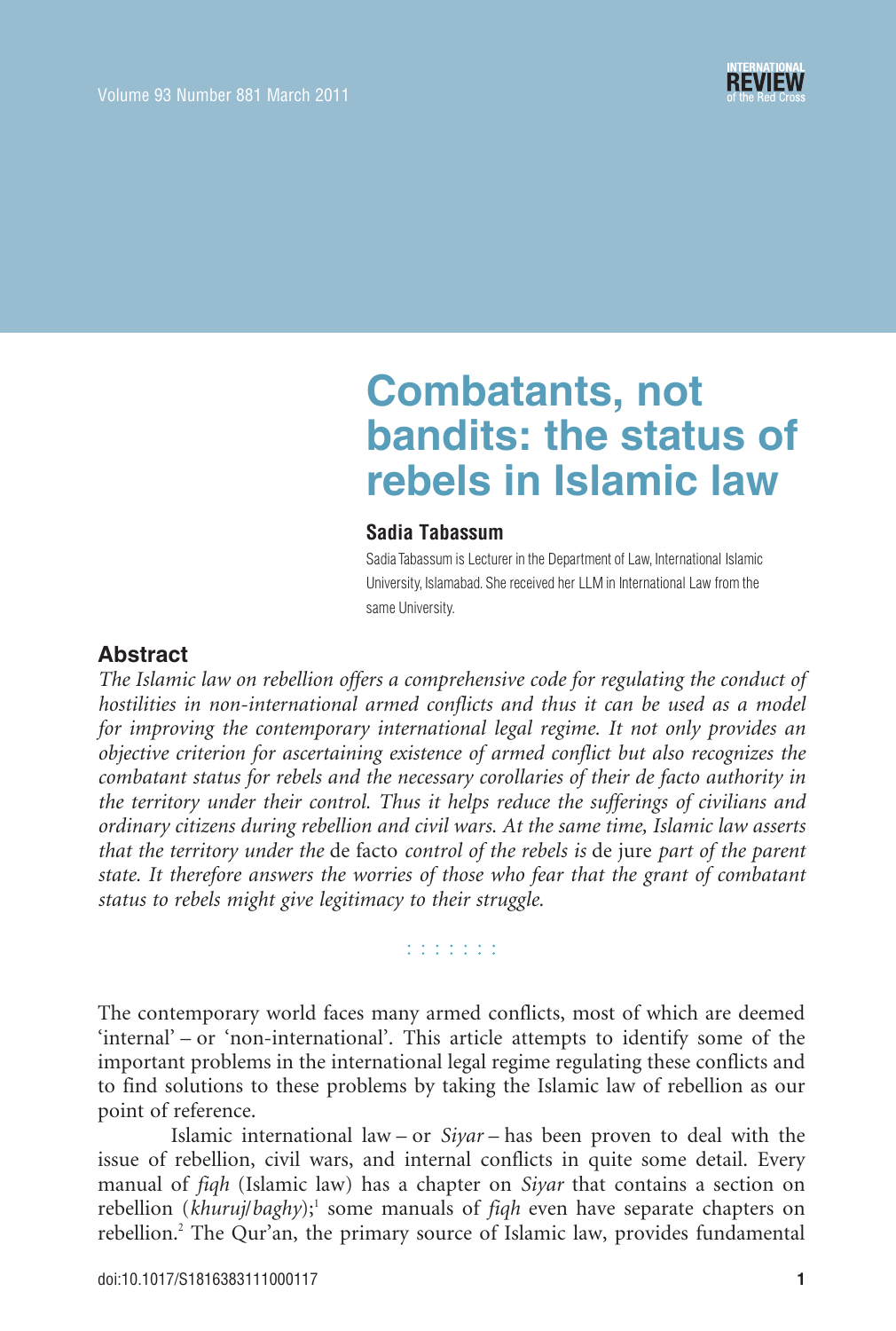principles not only to regulate warfare in general but also to deal with rebellion and civil wars.<sup>3</sup> The Sunnah of the Prophet elaborates these rules<sup>4</sup> and so do the conduct and statement of the pious Caliphs who succeeded the Prophet; these Caliphs, especially 'Ali, laid down the norms that were accepted by the Muslim jurists who in time developed detailed rules.<sup>5</sup> Islamic history records several instances of rebellion in its early period $6$  and that is why the subject has always been an issue of concern for jurists. Furthermore, the jurists were very conscious about the obligations of both factions during rebellion because Islamic law regards both warring factions as Muslims.<sup>7</sup>

The contemporary legal regime dealing with non-international armed conflicts faces three serious problems today. First, states generally do not like to acknowledge the existence of an armed conflict within their boundaries.<sup>8</sup> Even

- 2 This is the case with al-Kitab al-Umm of Muhammad b. Idris al-Shafi'i. This encyclopaedic work contains several chapters relating to siyar, and one of these chapters is Kitab Qital Ahl al-Baghy wa Ahl al-Riddah (Al-Kitab al-Umm, ed. Ahmad Badr al-Din Hassun, Dar Qutaybah, Beirut, 2003, Vol. 5, pp. 179–242). The later Shafi'i jurists followed this practice. Thus, Abu Ishaq Ibrahim b. 'Ali al-Shirazi's al-Muhadhdhab also contains a separate chapter on baghy entitled Kitab Qital Ahl al-Baghy (Al-Muhadhdhab fi Fiqh al-Imam al-Shafi'i, Dar al-Ma'rifah, Beirut, 2003, Vol. 3, pp. 400–423).
- 3 Surat al-Hujurat gives directives for dealing with *baghy*. (49:9-10). Muslim jurists discuss the issues relating to baghy while analysing the implications of the religious duty of al-amr bi 'l-ma'ruf wa al-nahy 'an al munkar (enjoining right and forbidding wrong). See, for instance, Abu Bakr al-Jassas, Ahkam al-Qur'an, Qadimi Kutubkhana, Karachi, n.d., Vol. 1, pp. 99–101 and Vol. 2, pp. 50–51.
- See, for instance, traditions in the Kitab al-Imarah in Muslim b. al-Hajjaj al-Qushayri's al-Sahih.
- 5 The illustrious Hanafi jurist Abu Bakr Muhammad b. Abi Sahl al-Sarakhsi, in his analysis of the Islamic law of baghy, asserts in many places that "Ali is the *imam* in this branch of law'. See Abu Bakr Muhammad b. Ahmad b. Abi Sahl al-Sarakhsi, al-Mabsut, ed. Muhammad Hasan Isma'il al-Shafi'i, Dar al-Kutub al-'Ilmiyyah, Beirut, 1997, Vol. 10, p. 132.
- 6 'Uthman, the third caliph, was martyred by rebels in 35 AH (655 CE). 'Ali had to fight several wars with his opponents among Muslims and was martyred by a rebel in 40 AH (660 CE). His son al-Husayn was martyred by the government troops in Karbala' in 61 AH (681 CE). There were several other instances of rebellion during the lifetime of the great Muslim jurist and the founder of the Hanafi school of Islamic law, Abu Hanifah al-Nu'man b. Thabit (80–150 AH (699–767 CE)).
- 7 As we shall see later, when non-Muslims take up arms against a Muslim ruler, it is not deemed 'rebellion'. Rather, the general law of war applies to such a situation. Thus, the rules of rebellion apply only when both the warring factions are Muslims. The Qur'an calls the rebels 'believers' (Qur'an, 49:9) and 'Ali is reported to have said regarding his opponents: 'These are our brothers who rebelled against us'. From this, the fuqaha' (jurists) derive this fundamental rule of the Islamic law of baghy. See Sarakhsi, above note 5, Vol. 10, p. 136.
- 8 Legally speaking, it is true that international humanitarian law (IHL) applies whenever an armed conflict exists de facto, even if a party to the conflict does not acknowledge the existence of the conflict. Yet refusal by the state to acknowledge the existence of the armed conflict within its boundaries complicates the application. See for details: International Committee of the Red Cross (ICRC), 'Improving compliance with international humanitarian law', background paper prepared for informal high-level expert meeting on current challenges to international humanitarian law, Cambridge, 25–27 June 2004. See also Michelle L. Mack, Compliance with International Humanitarian Law by Non-state Actors in Non-international Armed Conflicts, Program on Humanitarian Policy and Conflict Research, Harvard University, Working Paper, 2003, available at: http://www.reliefweb.int/rw/lib.nsf/db900sid/AMMF–6SYHW3/\$file/Harvard-Nov2003.pdf?openelement (last visited 7 February 2011). See also Marco Sassòli, 'Taking armed groups seriously: ways to improve their compliance with international humanitarian law', in International Humanitarian Legal Studies, Vol. 1, 2010, pp. 5–51.

<sup>1</sup> Thus, the Kitab al-Siyar in the Kitab al-Asl of Muhammad b. al-Hasan al-Shaybani contains a section (Bab) on khuruj. See Majid Khaduri, The Islamic Law of Nations: Shaybani's Siyar, John Hopkins Press, Baltimore, 1966, pp. 230–254. The same is true of other manuals of the Hanafi School.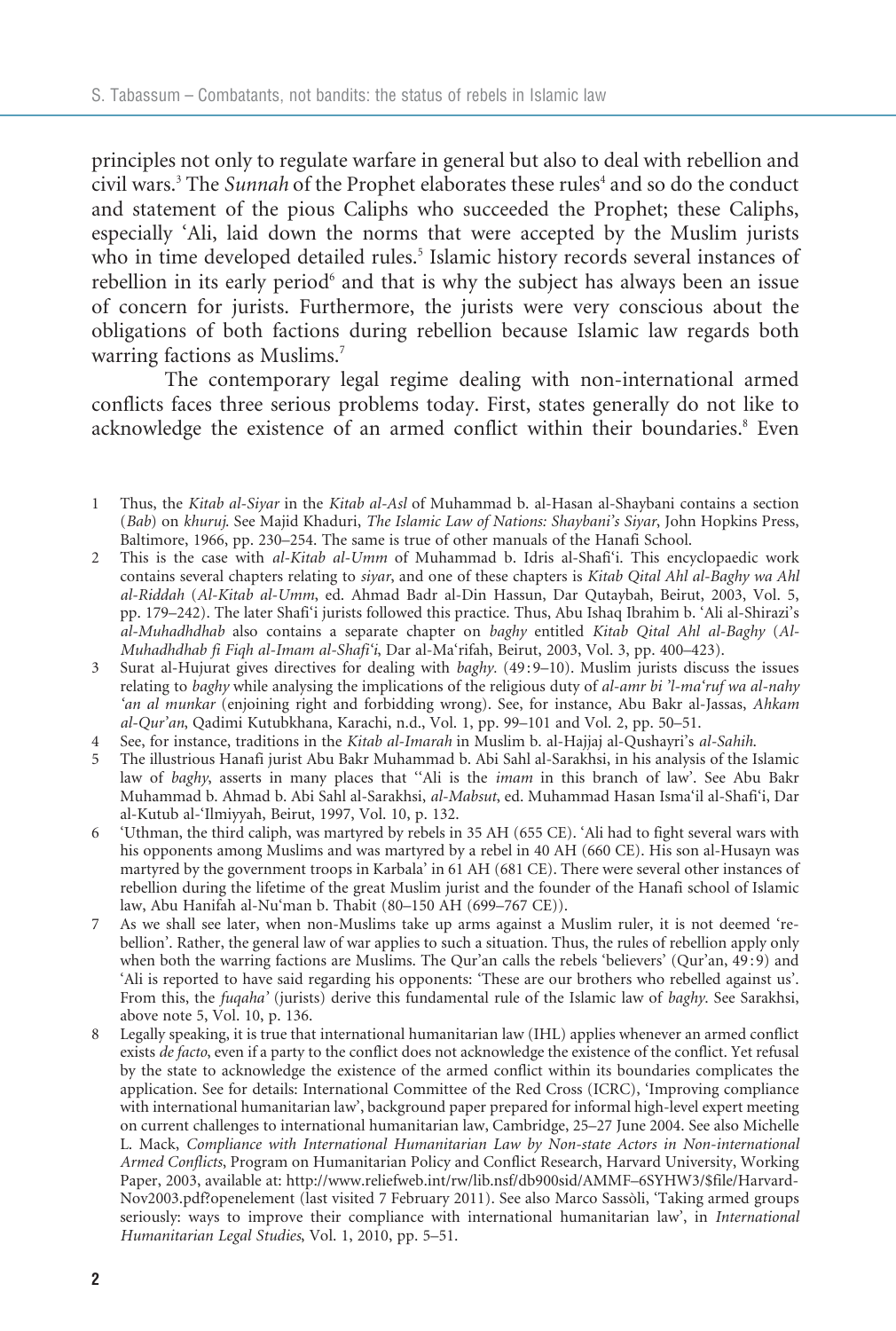when they face strong secessionist movements, they tend to call it a 'law and order' problem or an 'internal affair'.9 Second, it may be difficult to make non-state actors comply with *jus in bello* because international law is generally considered binding on states only.10 Third, and most importantly, the law does not accord combatant status to insurgents,which is why they are subject to the general criminal law of the state against which they take up arms.

In this study we will analyse the detailed rules of Islamic law regarding the legal status of rebels so as to explore the possible solutions to these problems arising within the contemporary law of armed conflict.

# Defining rebellion

In his landmark study of the Islamic law of rebellion, Khaled Abou El Fadl defines rebellion as 'the act of resisting or defying the authority of those in power'.<sup>11</sup> He says that rebellion can occur either in the form of 'passive non-compliance with the orders of those in power' or in the form of 'armed insurrection'.<sup>12</sup> Regarding the target of a rebellion, Abou El Fadl says that it could be a social or political institution or the religious authority of the 'ulama' (legal scholars).<sup>13</sup> We may point out here that passive non-compliance to those in power is not rebellion in the legal sense. Similarly, every violent opposition to government or state cannot be called rebellion because the term 'rebellion' connotes a high intensity of violence and defiance of the government. Hence, from the legal perspective, the classification made by Muhammad Hamidullah (d. 2002), a renowned scholar of Islamic international law, seems more relevant.

## The true hallmark of rebellion

Hamidullah says that if opposition to government is directed against certain acts of government officials it is insurrection, the punishment for which belongs to the law of the land.14 He further asserts that if the insurrection is intended to overthrow the legally established government on unjustifiable ground, it is mutiny, while if it is

<sup>9</sup> There are two major reasons for this. First, states do not want other states and international organizations to interfere in such a situation. Second, states consider insurgents to be criminals and law-breakers. They fear that acknowledging belligerent status for insurgents may give some sort of legitimacy to their struggle.

<sup>10</sup> As opposed to general international law, IHL binds 'all parties to a conflict', including the non-state actors even if they did not sign the Geneva Conventions or its Additional Protocols. Yet difficulty may arise in making the non-state actors comply with IHL, mainly because they lack ownership of that law.

<sup>11</sup> Khaled Abou El Fadl, Rebellion and Violence in Islamic Law, Cambridge University Press, Cambridge, 2001, p. 4.

<sup>12</sup> Ibid.

<sup>13</sup> Ibid.

<sup>14</sup> Muhammad Hamidullah, The Muslim Conduct of State, Sheikh Muhammad Ashraf, Lahore, 1945, p. 167.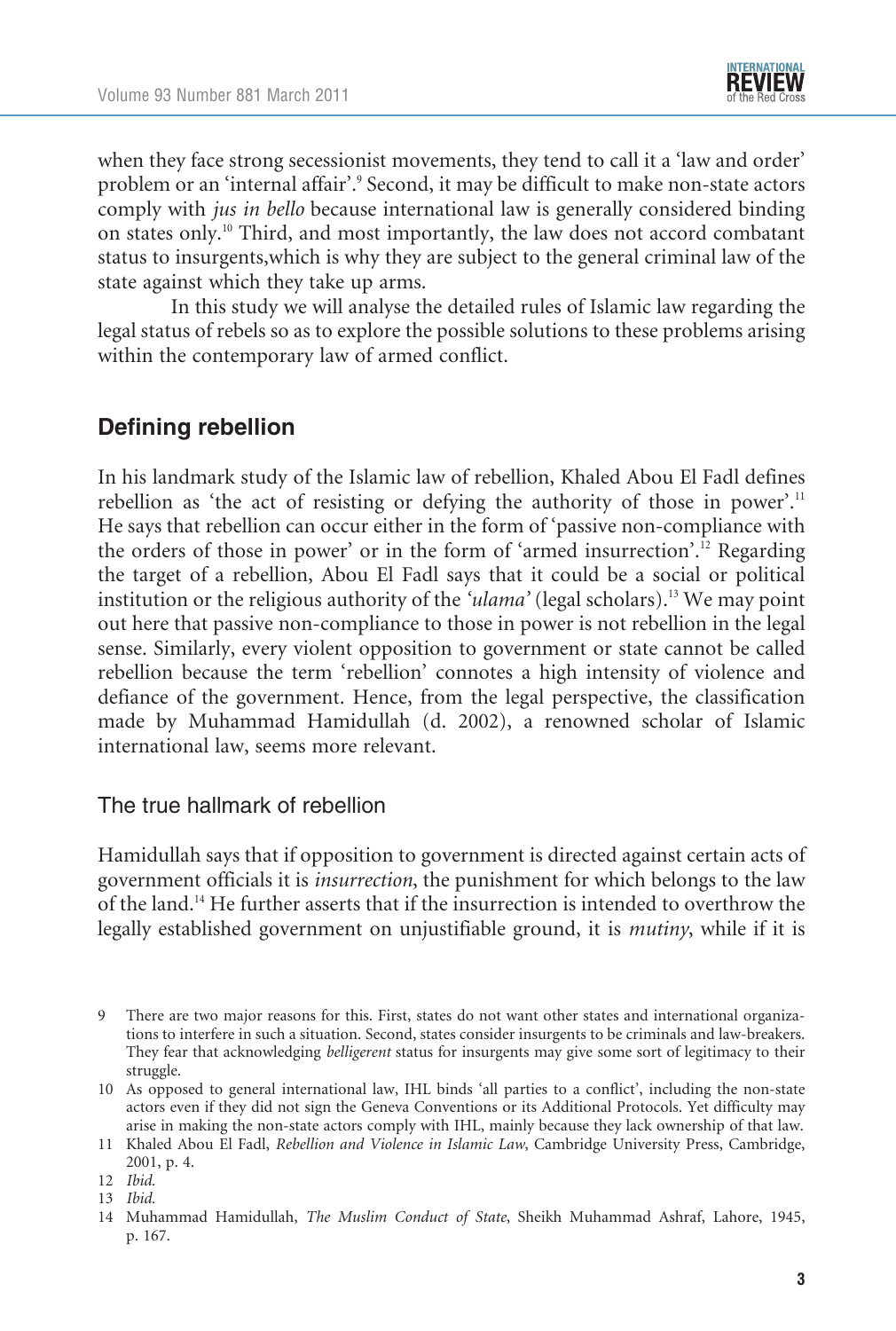directed against a tyrannical regime on just ground, it is called a war of deliverance.<sup>15</sup> In our opinion, the distinction between mutiny and war of deliverance is based on subjective assessment, as one and the same instance of insurrection may be deemed mutiny by some and a war of deliverance by others.<sup>16</sup> Hence, this distinction serves no useful purpose. The point is simply this: that, as opposed to insurrection, the purpose of mutiny or a war of deliverance is not just to get rid of some government officials but to overthrow the government.

Hamidullah mentions the next stages in the violent opposition to government or state under the titles of rebellion and civil war. He says that when insurrection grows more powerful, to the extent of occupying some territory and controlling it in defiance of the home government, it is called rebellion, which may convert into civil war if the rebellion grows to the proportion of a government equal to the mother government.<sup>17</sup> Occupying a certain territory and controlling it in defiance of the central government is a useful indicator for identifying rebellion, as we shall see later.

#### Rebels versus bandits

The early Muslim jurists also gave detailed descriptions of the rulings of Islamic law regarding violent opposition to government. Generally, they used three terms for this purpose: baghy, khuruj, and hirabah.

Baghy literally means disturbing the peace and causing transgression (ta'addi).18 In legal parlance, it denotes rebellion against a just ruler (al-imam al- 'adl).<sup>19</sup> The term khuruj, literally 'going out', was originally used for rebellion against the fourth caliph, 'Ali, and those rebels were specifically termed Khawarij ('those who went out'). Later, however, the term was assigned to rebellions of various leaders among the household (ahl al-bayt) of the Prophet against the tyrannical Umayyad and Abbasid rulers.<sup>20</sup> In other words, the term *khuruj* was used for just rebellion against unjust rulers. However, the just and unjust nature of the war is a subjective issue on which opinions may differ. That is why the Muslim jurists developed the code of conduct for rebellion irrespective of whether the rebellion is just or unjust, and it is for this reason that the two terms khuruj and baghy came to be used interchangeably.<sup>21</sup> The term hirabah, on the other hand, is

<sup>15</sup> Ibid.

<sup>16</sup> We may quote Abou El Fadl here: 'The difference … between an act of sedition and an act of treason will depend on the context and circumstances of such an act, and on the constructed normative values that guide the differentiation. Therefore, often the distinction created between one and the other is quite arbitrary in nature', above note 11, p. 4.

<sup>17</sup> M. Hamidullah, above note 14, p. 168.

<sup>18</sup> Abu 'l-Fadl Jamal al-Din Muhammad Ibn Manzur, Lisan al-'Arab, Dar Bayrut, Beirut, 1968, Vol. 14, p. 78.

<sup>19</sup> Muhamamd Amin b. 'Uthman Ibn 'Abidin al-Shami, Radd al-Muhtar 'ala al-Durr al-Mukhtar, Matba't Mustafa al-Babi al-Halbi, Cairo, n.d., Vol. 3, p. 308.

<sup>20</sup> For instance, the revolt of Zayd b. 'Ali, the great grandson of 'Ali, is called khuruj not baghy.

<sup>21</sup> Thus in the chapters on Siyar in the Hanafi manuals the section entitled 'Bab al-Khawarij' mentions the rulings of Islamic law regarding rebellion irrespective of whether the rebellion is just or unjust.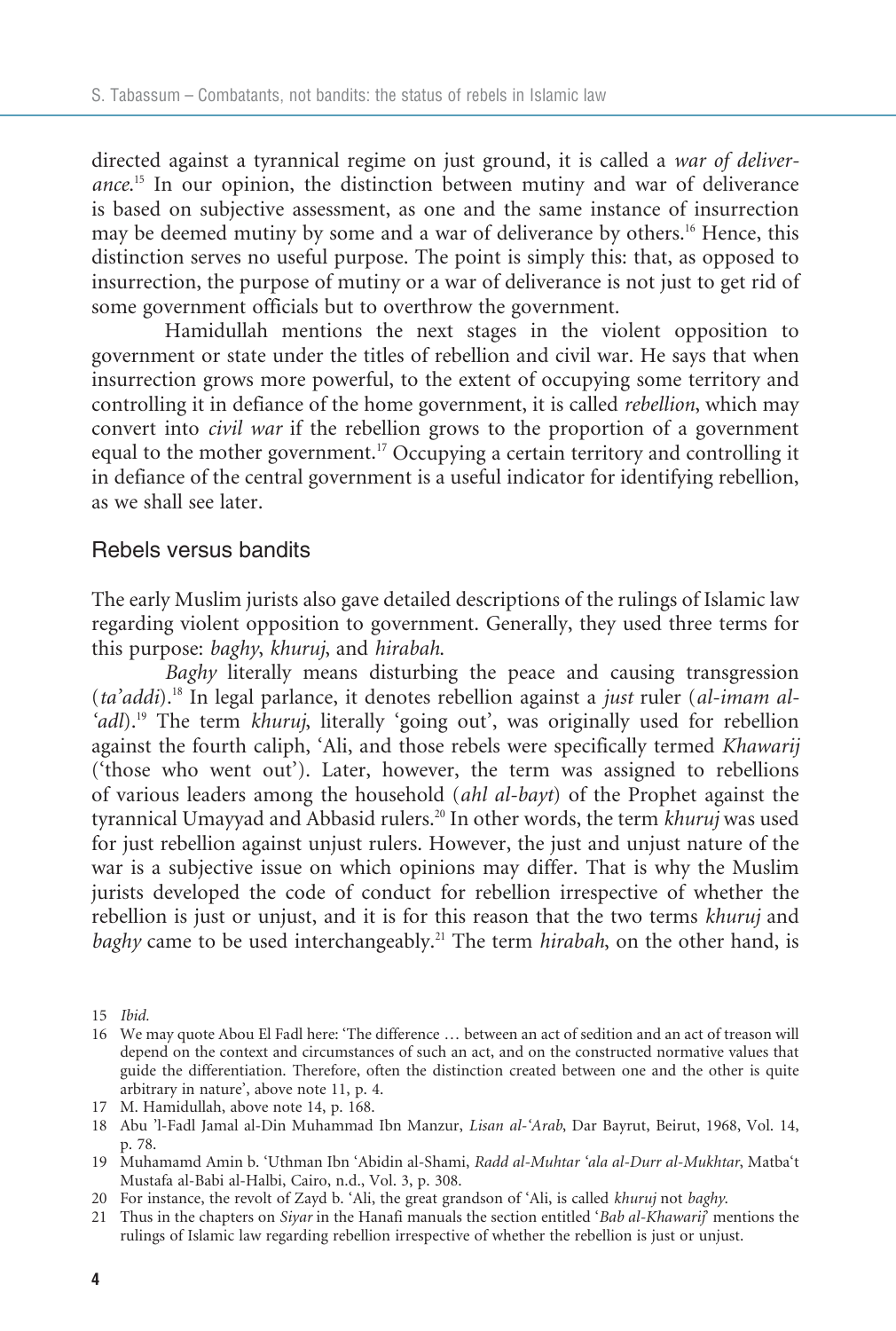used for a particular form of robbery on which hadd punishment is imposed.<sup>22</sup> While any government would generally deem rebels to be bandits and robbers, the Muslim jurists forcefully asserted that rebellion stands distinct from robbery and that, as such, rebels are not governed by the general criminal law of the land<sup>23</sup> even if punitive action could be taken against them for disturbing the peace and taking the law into their own hands.<sup>24</sup>

## Dar al-baghy: territory under the control of rebels

Territory under the control of the rebels is called dar al-baghy ('territory of rebels') and the Hanafi jurists consider it outside the jurisdiction of the central government of the Islamic state. The territory under the control of the central government is called *dar al-'adl*, an antonym of *dar al-baghy*.<sup>25</sup> As we shall see later, culprits of a wrong committed in *dar al-baghy* cannot be tried in the courts of *dar al-'adl* even if the central government re-establishes its control over dar al-baghy. <sup>26</sup> Dar al-baghy may conclude treaties with other states as well.<sup>27</sup> Decisions of the courts of dar al-baghy are generally not reversed even if the central government recaptures that territory.<sup>28</sup> Taxes are to be paid while crossing the borders of dar al-'adl to dar al-baghy and vice versa.<sup>29</sup> Thus, for all practical purposes dar al-baghy is considered another state.<sup>30</sup> However, as we shall see later, it is given only de facto, not de jure, recognition.<sup>31</sup>

#### How do we identify rebellion?

The concept of rebellion in Islamic law comes under the doctrine of fasad fi 'l-ard ('disturbing peace and order in the land').<sup>32</sup> According to Muslim jurists, there

- 22 'Ala al-Din Abu Bakr Al-Kasani, Bada'i' al-Sanai'i' fi Tartib al-Shara'i', ed. 'Ali Muhammad Mu'awwad and 'Adil Ahmad 'Abd al-Mawjud, Dar al-Kutub al-'Ilmiyyah, Beirut, 2003, Vol. 9, p. 360. In Islamic law, hadd is a fixed penalty, the enforcement of which is obligatory as a right of God. Ibid., Vol. 9, p. 177.
- 23 Thus they held that the rules of hudud (fixed penalties for specific crimes), qisas (equal punishment for culpable homicide and injuries), diyah (financial compensation for homicide), arsh (financial compensation for injuries), and daman (financial compensation for damage to property) are not applicable to rebels. For details, see below, pp. 8–11.
- 24 That is why the books on Islamic criminal law devote sections to the issue of rebellion.
- 25 Sarakhsi, above note 5, Vol. 10, p. 130.
- 26 Ibid.
- 27 Ibid.
- 28 Ibid.
- 29 Abu 'l-Hasan 'Ali b. Muhammad al-Mawardi, al-Ahkam al-Sultaniyah wa 'l-Wilayat al-Diniyyah, Dar Ibn Qutaybah, Kuwait, 1989, p. 166.
- 30 M. Hamidullah, above note 14, p. 168.
- 31 When a government gives de facto recognition to another government, it means that the former is acknowledging as a matter of fact that the latter is exercising effective control of a certain territory. This does not necessarily mean that this control is legal. De facto recognition is usually given where doubts remain as to the long-term viability of the government. As opposed to this, de jure recognition implies accepting the legitimacy of the authority of that government on the territory under its effective control. See Malcolm N. Shaw, International Law, Cambridge University Press, Cambridge, 2003, pp. 382–388.
- 32 Baghy on unjust grounds is fasad and the duty of enjoining right and forbidding wrong requires Muslims to curb this fasad. Similarly, if the ruler is unjust, the duty of enjoining right and forbidding wrong requires Muslims to try to remove him because he indulges in fasad. Hence, there is no contradiction;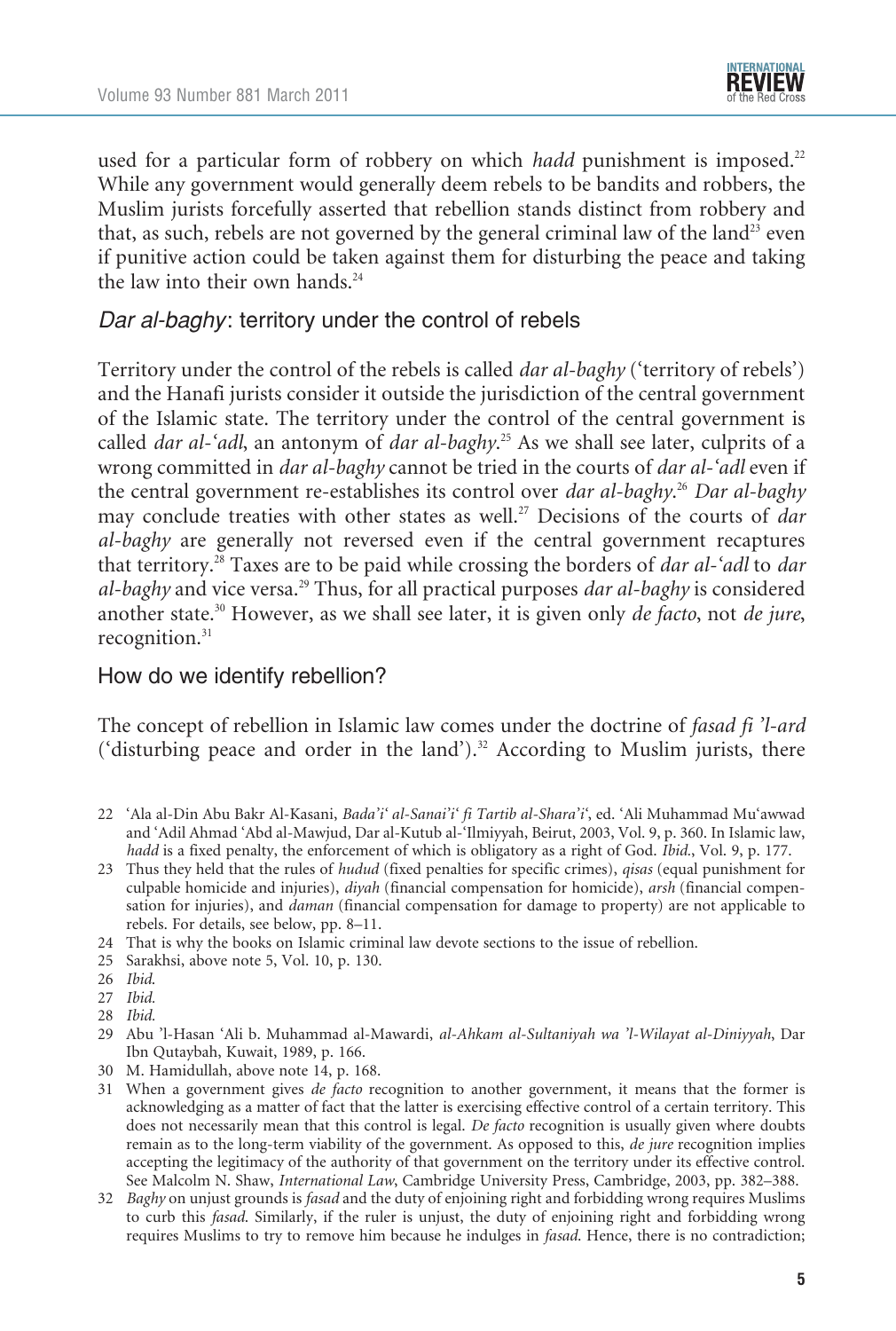are various forms of fasad and the ruler has been given the authority under the doctrine of *siyasah*<sup>33</sup> for maintenance of peace and order in the society. The two important forms of *fasad* mentioned explicitly in the Our'an are *hirabah*<sup>34</sup> and baghy.<sup>35</sup> In both of these, a strong group of people take up arms in defiance of the law of the land and challenge the writ of the government. However, hirabah is dealt with as a crime and the criminal law of the land is applied to the *muharibin*,<sup>36</sup> while baghy is governed by the law of war and the bughah are dealt with as combatants, even though, under the doctrine of siyasah, the government can take punitive action against the rebels for disturbing the peace of the society. This issue will be further elaborated below, after we explain the criterion for identification of rebellion.

The litmus test for determining the existence of baghy and for distinguishing it from hirabah is whether or not those taking up arms against the government challenge the legitimacy of the government or the system. While muharibin do not deny the legitimacy of the government or the system, bughah consider themselves to be the upholders of justice and claim that they are striving to replace the existing illegitimate and unjust system with a legitimate and just order. In technical terms, it is said that the bughah have ta'wil (legal justification for their struggle).

Thus, there are two ingredients of baghy:

- 1. A powerful group establishes its authority over a piece of land in defiance of the government (mana'ah, resistance capability); and
- 2. this group challenges the legitimacy of the government  $(ta'wil)$ .

rather, these are two sides of the same picture. For an elaborate discussion on the Qur'anic doctrine of fasad fi 'l-ard, see Abu 'l A'la Mawdudi, al-Jihad fi 'l-Islam, Idara-e-Tarjuman al-Qur'an, Lahore, 1974, pp. 105–117.

- 33 The famous Hanafi jurist Ibn Nujaym defines siyasah as 'the act of the ruler on the basis of maslahah (protection of the objectives of the law), even if no specific text [of the Qur'an or the Sunnah] can be cited as the source of that act'. Zayn al-'Abidin b. Ibrahim Ibn Nujaym, al-Bahr al-Ra'iq Sharh Kanz al-Daqa'iq, Dar al-Ma'rifah, Beirut, n.d., Vol. 5, p. 11. The fuqaha' validated various legislative and administrative measures of the ruler on the basis of this doctrine. For instance, the faramin of the Mughal emperors or the *qawanin* of the Ottoman sultans were covered by the doctrine of siyasah. This authority of the ruler, however, is not absolute. The fuqaha' assert that if the ruler uses this authority within the constraints of the general principles of Islamic law, it is siyasah 'adilah (good governance) and the directives issued by the ruler under this authority are binding on the subjects. However, if the ruler transgresses these constraints, it amounts to siyasah zalimah (bad governance) and such directives of the ruler are invalid. Ibn 'Abidin, above note 19, Vol. 3, p. 162. For details of the doctrine of siyasah, see the monumental work of the illustrious Imam Ahmad b. 'Abd al-Halim Ibn Taymiyyah: al-Siyasah al-Shar'iyyah fi Islah al-Ra'i wa al-Ra'iyyah, Majma' al-Fiqh al-Islami, Jeddah, n.d.
- 34 Qur'an, 5 : 33.
- 35 Ibid., 48 : 9–10.
- 36 The Hanafi jurists generally mention the rules of hirabah (robbery) in the chapter on sariqah (theft). See, for instance, Sarakhsi, above note 5, Vol. 9, pp. 134 ff. Some of them, however, mention the rules of hirabah in a separate chapter. For instance, Kasani first mentions the crimes of zina and qadhf in the Kitab al-Hudud (Kasani, above note 22, Vol. 9, pp. 176–274), after which he mentions the crime of theft in the Kitab al-Sariqah (ibid., Vol. 7, pp. 275–359), and then he elaborates the rules of hirabah in the Kitab Qutta' al-Tariq (ibid., Vol. 7, pp. 360–375). Finally, he begins an elaborate discussion of the law of war in the Kitab al-Siyar (ibid., Vol. 7, pp. 376–550), devoting the final section (fasl) to the rules of baghy (ibid., Vol. 9, pp. 543–550).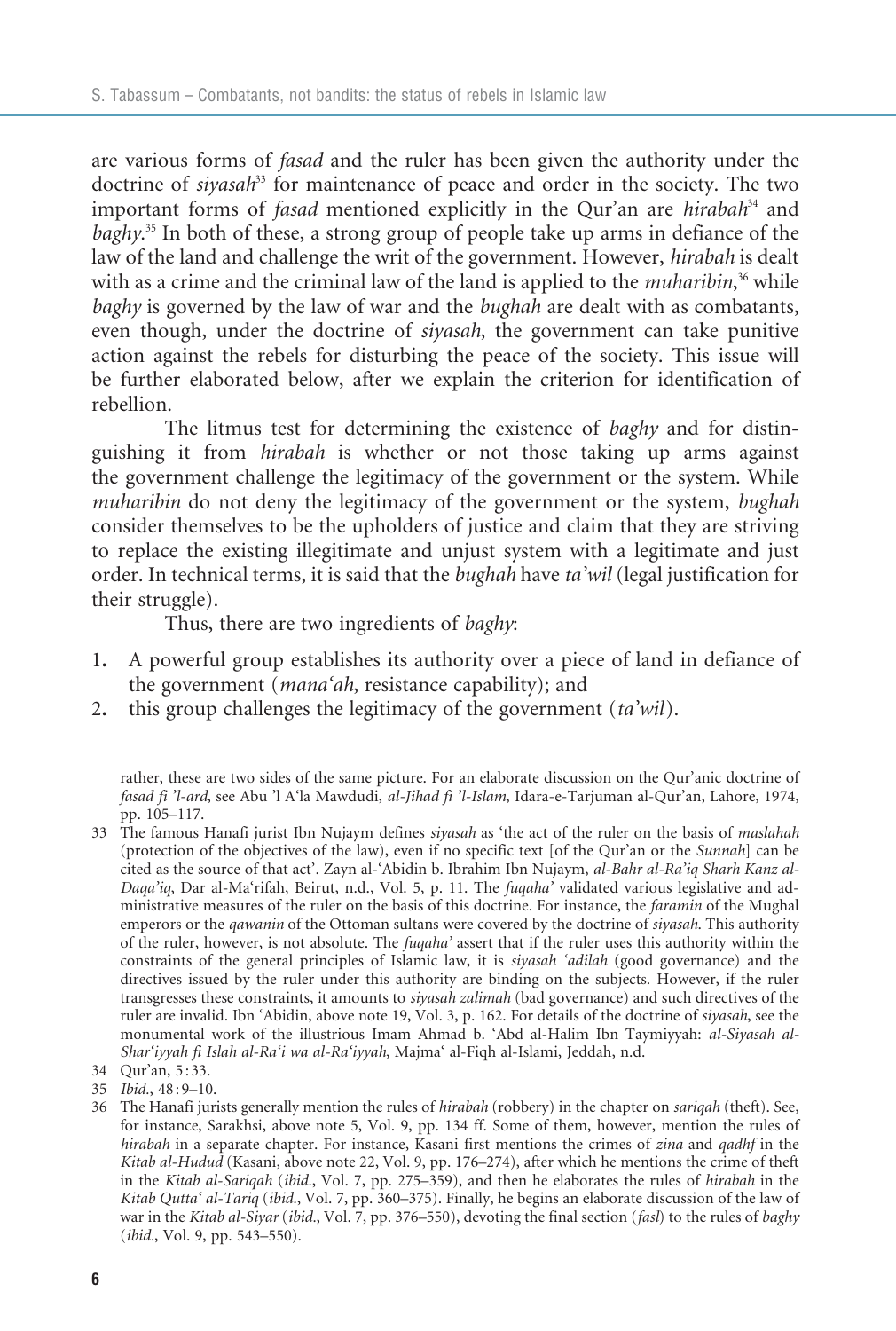

Both muharibin and bughah have enough mana'ah but rebels have ta'wil, which *muharihin* lack  $37$ 

## The legal status of rebels in Islamic law: combatants or bandits?

The issue of rebellion attracted serious questions of theology as well as of legality, both of which were very important for Muslim jurists. However, the jurists not only separated the legal issues from those of theology but also separated those of jus in bello from those of jus ad bellum. Thus, they analysed the questions about the conduct of hostilities during rebellion irrespective of whether the rebellion was just or unjust, that is, without taking sides – an approach adopted by scholars of international humanitarian law (IHL) in the contemporary world.<sup>38</sup>

Before we explain the extent to which the application of criminal law ceases in case of rebellion, it is pertinent to discuss briefly the various categories of crime in Islamic law.

#### Categories of crime in Islamic law

As opposed to other legal systems, in which crimes are generally considered violations of the rights of the state, Islamic law divides crimes into four different categories depending on the nature of the right violated:<sup>39</sup>

- a) Hadd is a specific crime deemed to be a violation of a right of  $God; <sup>40</sup>$
- b) Ta'zir is a violation of the right of an individual;<sup>41</sup>
- c) Qisas, including  $diyah$  and arsh, is deemed to be a violation of the mixed right of God and of an individual in which the right of the individual is deemed to predominate;<sup>42</sup> and
- d) Siyasah is a violation of the right of the state. $43$
- 37 Sarakhsi, above note 5, Vol. 10, p. 136. As noted earlier, the question as to who will decide whether the ta'wil of these insurgents is valid or not is not the concern of the fuqaha'. They concentrate only on the code for the conduct of hostilities (adab al-qital) in rebellion, irrespective of whether that rebellion is just or not. Thus, Sarakhsi says that, even if the ta'wil of the rebels is invalid, it is deemed sufficient to suspend the rules of qisas, diyah, and daman. Ibid.
- 38 In this analysis, I have primarily relied on the exposition of the Hanafi jurists instead of mixing the views of the various schools. This is because the methodology of talfiq or 'conflation' – mixing and combining opinions based on different and sometimes conflicting principles – leads to analytical consistency. However, I have added references to the views of other jurists in the footnotes.
- 39 See Imran Ahsan Khan Nyazee, General Principles of Criminal Law: Islamic and Western, Advanced Legal Studies Institute, Islamabad, 1998.
- 40 The hadd of qadhf (false imputation of committing illicit sexual intercourse) is deemed a mixed right of God and of the individual but the right of God is deemed predominant. Kasani, above note 22, Vol. 9, p. 250.
- 41 Ibid., Vol. 9, p. 273.
- 42 These punishments are the rights of God, and as such the limits of the punishments are deemed 'fixed', but as the right of the individual is predominant the aggrieved individual or his/her legal heirs can pardon, or reach a compromise with, the offender.
- 43 Ibn 'Abidin, above note 19, Vol. 3, p. 162.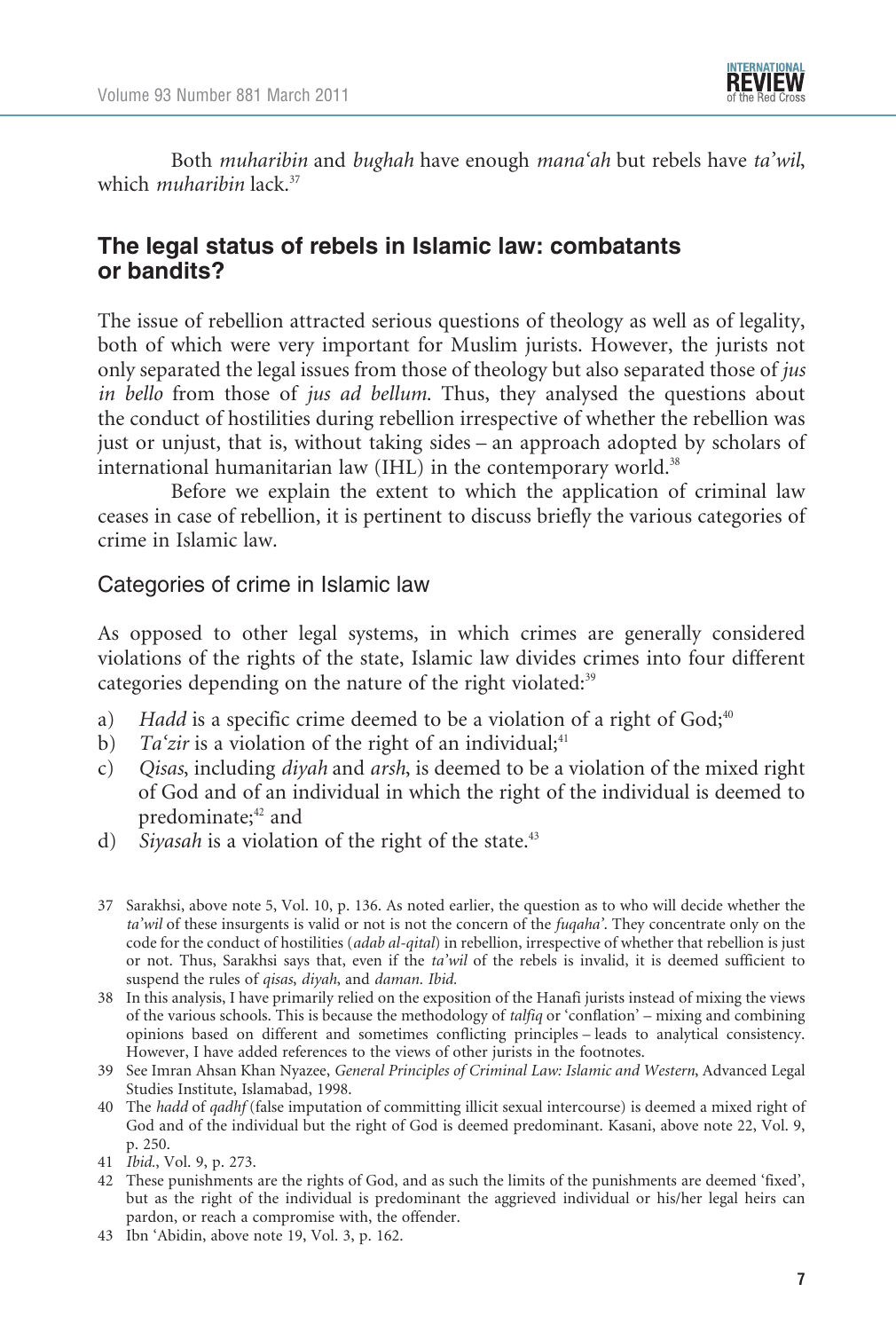The nature of the rights involved determines the application of various rules and principles of Islamic criminal law. Hadd penalties cannot be pardoned by the state because these are deemed to be the rights of God and as such only God can pardon these penalties.44 Similarly, the state does not have the authority to pardon ta'zir punishments, although the aggrieved individual or his legal heirs can pardon, or reach a compromise with, the offender.<sup>45</sup> The same is the case with the *qisas* punishments.<sup>46</sup> One may consider the part of criminal law covering hadd, ta'zir, and qisas and diyah as rigid because the state has little role to play in this area. The state can, however, pardon or commute a siyasah punishment because it is deemed a right of the state.

As we shall see below, when mana'ah is coupled with ta'wil – that is, when there is rebellion – the criminal law relating to the first three categories of rights ceases to apply. It is only area relevant to the right of the state (siyasah) that remains applicable. Importantly, this part of criminal law is flexible, as the government can pardon or commute the punishments. This becomes the basis for any pronouncement of general amnesty for rebels, as well as for concluding peace settlements with them.

#### Suspension of a major part of criminal law during rebellion

Muhammad b. al-Hasan al-Shaybani, the father of Muslim international law, says: 'When rebels repent and accept the writ of the government, they should not be punished for the damage they caused [during rebellion]'.47 Explaining this ruling, the famous Hanafi jurist Abu Bakr al-Sarakhsi says:

That is to say, they should not be asked to compensate for the damage they caused to the life and property [of the adverse party]. He means to say: when they caused this damage after they had organized their group and had attained mana'ah. As for the damage they caused before this, they should be asked to compensate it because [at that stage] the rule was to convince them and to enforce the law on them. Hence, their invalid ta'wil would not be deemed sufficient to suspend the rule of compensation before they attained mana'ah.<sup>48</sup>

Shaybani himself mentions a similar rule when he says: 'When those who revolt lack mana'ah, and only one or two persons from a city challenge the legitimacy of the government and take up arms against it, and afterwards seek aman [peace], the whole law will be enforced on them'.<sup>49</sup> Sarakhsi explains this ruling in

<sup>44</sup> Kasani, above note 22, Vol. 9, pp. 248–250.

<sup>45</sup> Ibid., Vol. 9, pp. 273–274.

<sup>46</sup> Ibid.

<sup>47</sup> Sarakhsi, above note 5, p. 136. The Shafi'i jurist Abu Ishaq al-Shirazi says: 'If a prisoner among the rebels accepts the authority of the government, he shall be released. If he does not accept the authority of the government, he shall be imprison till the end of the hostilities after which he shall be released on the condition that he shall not participate in war.' Shirazi, above note 2, Vol. 3, p. 404.

<sup>48</sup> Sarakhsi, above note 5, p. 136.

<sup>49</sup> Ibid., p. 141. The same is the preferred opinion of the Shafi'i school. Shirazi, above note 2, Vol. 3, p. 406.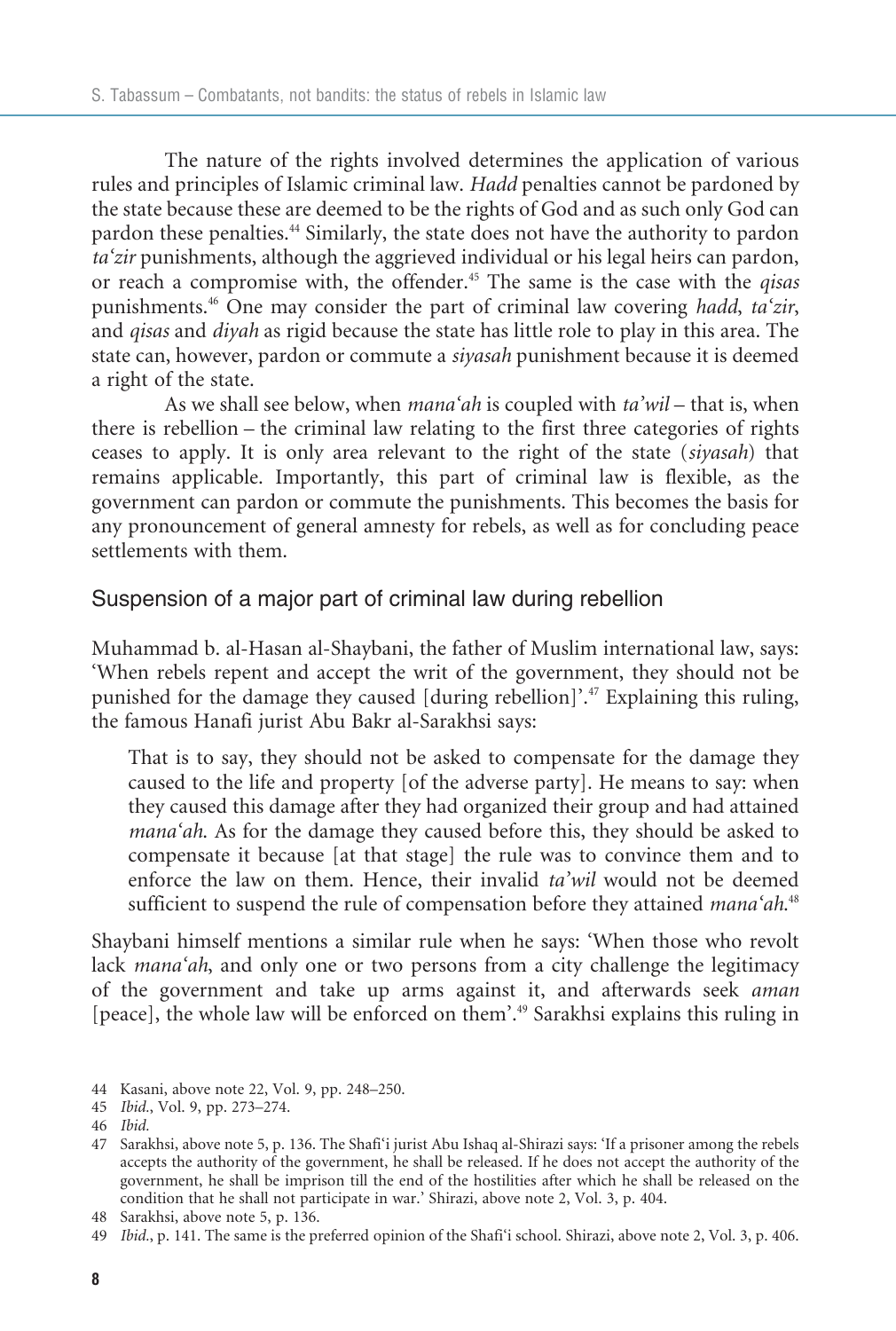these words: 'because they are like robbers, and we have already explained that when ta'wil lacks mana'ah, it has no legal effect [it cannot suspend the rule of compensation]'.<sup>50</sup>

Shaybani further states it explicitly that, even if the government and the rebels conclude a peace treaty on the condition that the rebels would not be asked to make compensation for the damage they caused before they attained mana'ah, this condition would be invalid and the law would be enforced on them:

If the rebels have caused damage to life and property before they revolted and fought, and after revolting they conclude a peace treaty on the condition that this damage should not be compensated, this condition will be invalid and the rules of *qisas* and of compensation for damage of property will be applied on them $51$ 

It does not amount to treachery. Rather, accepting this condition will amount to violating fundamental norms of Islamic law. Hence, this stipulation is deemed ultra vires and as such null and void. Sarakhsi elaborates the principle behind this rule in the following words:

because this compensation is binding on them as a right of the individual [whose life or property was damaged] and the ruler does not have the authority to waive the rights of individuals. Hence, the stipulation from their side regarding the suspension of the rule of compensation is invalid and ineffective<sup>52</sup>

However, as mentioned above, they will not be asked to compensate for the damage they caused after attaining mana'ah in the same way as non-Muslim combatants are not asked to compensate for the damage they caused during war even after they embrace Islam.<sup>53</sup> Sarakhsi says:

After they attain mana'ah, it becomes practically impossible to enforce the writ of the government on them. Hence, their  $ta'wil$  – though invalid – should be effective in suspending the rule of compensation from them, like

<sup>50</sup> Sarakhsi, above note 5, p. 141.

<sup>51</sup> Ibid., p. 138. The Shafi'i jurists have a slightly different approach. Shirazi says: 'If the rebels or the government forces cause harm to each other's life and property out of active hostilities (fi ghayr al-qital), compensation (daman) is obligatory … If the government forces cause harm to the life and property of the rebels during war, no compensation will follow … If the rebels cause harm to government forces during war, there are two opinions … The preferred opinion is that no compensation will follow'. Shirazi, above note 2, Vol. 3, pp. 405–406. This rule is applicable when the rebels have already attained mana'ah. If they cause any harm before attaining mana'ah, they will be forced to compensate. Ibid., Vol. 3, p. 409. The rule is the same when they have mana'ah, but lack ta'wil. Ibid.

<sup>52</sup> Sarakhsi, above note 5, p. 139.

<sup>53</sup> Municipal law of a party, including its criminal law, is not applicable to the acts (or omissions) of the combatants of the other party. This is a necessary corollary of acknowledging the combatant status. As Islamic law acknowledges this status for non-Muslims aliens, it also acknowledges its necessary corollary. The rule holds true even if these non-Muslims later embrace Islam because Islamic law does not allow retrospective application of criminal law.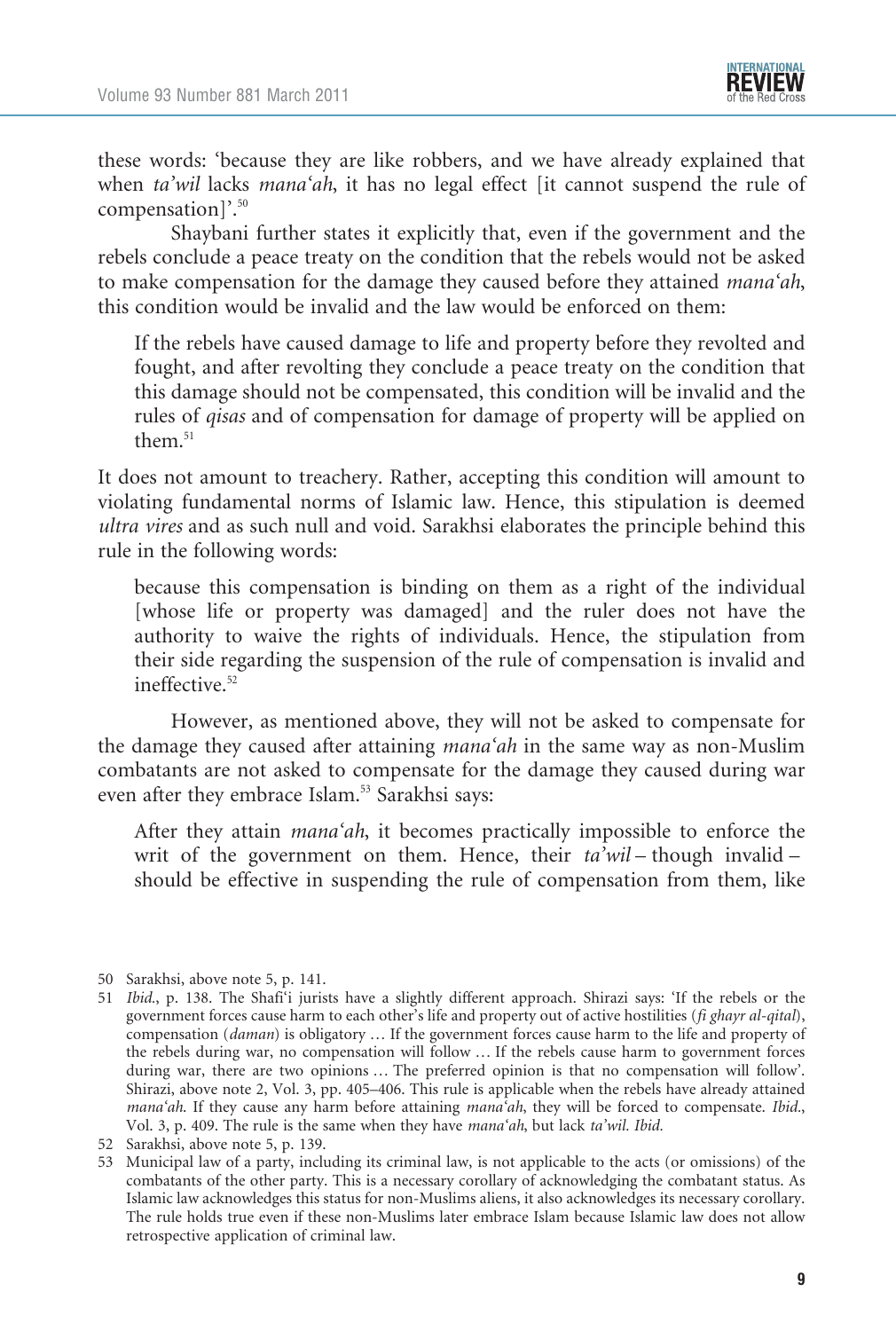the ta'wil of the people of war [non-Muslim combatants] after they embrace Islam.54

Sarakhsi also quotes the precedent of the Companions of the Prophet in this regard. Imam Ibn Shihab al-Zuhri reports the verdict that enjoys the consensus of the Companions regarding the time of civil war between Muslims:

At the time of fitnah [war between Muslims] a large number of the Companions of the Prophet were present. They laid down by consensus that there is no worldly compensation or punishment for a murder committed on the basis of a ta'wil of the Qur'an, for a sexual relationship established on the basis of a ta'wil of the Qur'an and for a property damaged on the basis of a ta'wil of the Qur'an. And if something survives in their hands, it shall be returned to its real owner.<sup>55</sup>

It must be noted here that the suspension of the criminal law or of the worldly punishment does not imply that the acts of rebels were lawful. Shaybani asserts that if the rebels acknowledge that their ta'wil is invalid they would be advised to make compensation for the damage they caused, although legally they cannot be forced to do so. 'I will advise them by way of fatwa to compensate for the damage they caused to life and property. But I will not legally force them to do so.<sup>56</sup> Sarakhsi explains this ruling by saying:

[b] ecause they are believers in Islam and they acknowledge that their ta'wil was invalid. However, the authority of enforcing the law on them vanished after they attained mana'ah. That is why they will not be legally compelled to compensate the damage, but they should be given fatwa because they will be responsible before God for this.<sup>57</sup>

As opposed to rebels, a gang of robbers who possess mana'ah but lack ta'wil are forced to compensate for the damage and are punished for the illegal acts. Sarakhsi says:

[b] ecause for robbers *mana'ah* exists without ta'wil, and we have already explained that the rule is changed for rebels only when *mana'ah* is combined with ta'wil, and that the rule of compensating for the damage is not changed when one of these exists without the other.<sup>58</sup>

<sup>54</sup> Ibid., p. 136.

<sup>55</sup> Ibid. Shirazi quotes the same precedent: Shirazi, above note 2, Vol. 3, p. 406. Muwaffaq al-Din Ibn Qudamah al-Maqdisi, the famous Hanbali jurist, says: 'When the rebels can not be controlled except by killing, it is permissible to kill them and there is no liability of sin, compensation or expiation on the one who killed them'. Muwaffaq al-Din Ibn Qudamah al-Maqdisi, Al-Mughni Sharh Mukhtasar al-Khiraqi, Maktabat al-Riyad al-Hadithah, Riyadh, 1981, Vol. 8, p. 112. He further says: 'And the rebels also do not have the obligation to compensate for the damage they caused to life and property during war'. Ibid., p. 113.

<sup>56</sup> Sarakhsi, above note 5, p. 136.

<sup>57</sup> Ibid.

<sup>58</sup> Ibid., p. 142. We noted above that the position is the same in the Shafi'i school. Shirazi, above note 2, Vol. 3, p. 409.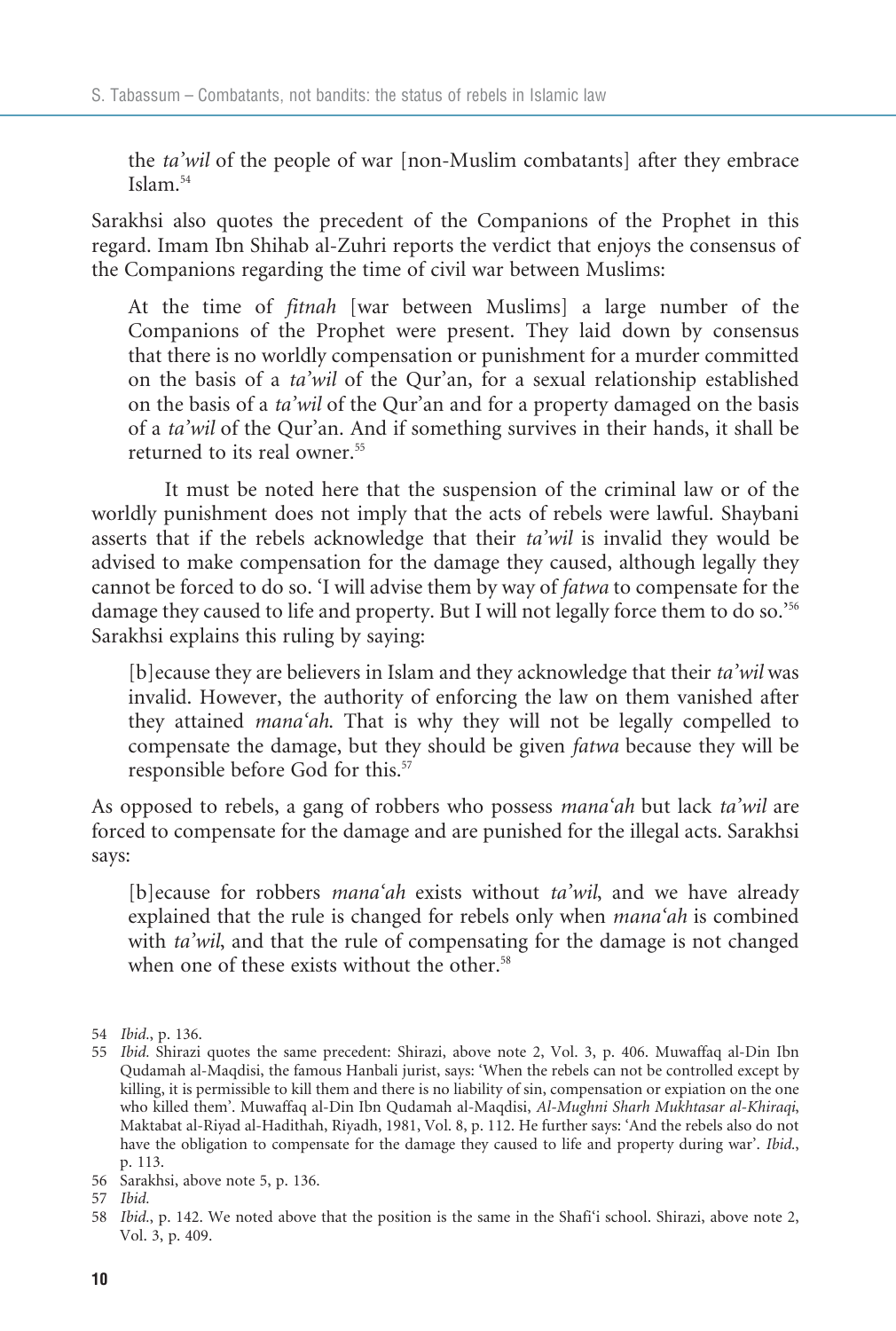

Thus, Islamic law acknowledges some important rights for those fighting in a civil war or – to use the IHL terminology – non-international armed conflict.<sup>59</sup>

### Distinction between Muslim and non-Muslim rebels: legal implications

The Muslim jurists do not apply the law of baghy to rebels when all the rebels are non-Muslims; they apply it only when non-Muslim rebels are joined by Muslim rebels, or when all the rebels are Muslims. When all the rebels are non-Muslims, the jurists apply the general code of war on them, $60$  which is applicable to other *ahl* al-harb.<sup>61</sup> The jurists discuss this issue under the concept of termination of the contract of dhimmah. 62

According to Islamic law, a contractual relationship exists between the Muslim government and the non-Muslim residents of dar al-Islam. By concluding the contract of dhimmah, the Muslim ruler guarantees the protection of life and property as well as freedom of religion to non-Muslims who agree to abide by the law of the land and to pay jizyah (poll tax). The jurists hold that the contract of dhimmah is terminated only by one of the following two acts: first, when a dhimmi becomes permanently settled outside *dar al-Islam*;<sup>63</sup> and second, when a strong group of non-Muslims having enough mana'ah rebels against the Muslim government.<sup>64</sup>

Thus, the contract of dhimmah is not terminated by any of the following acts:

- refusal to pay jizyah;
- passing humiliating remarks against Islam or the Qur'an;
- committing blasphemy against any of the Prophets (peace be upon them);

- 61 Abu Bakr Muhammad b. Abi Sahl al-Sarakhsi, Sharh al-Siyar al-Kabir, Dar al-Kutub al-'Ilmiyyah, Beirut, 1997, Vol. 4, p. 164. One may compare it with the notion of international armed conflict in the contemporary international legal order.
- 62 According to Muslim jurists, the Islamic state has a contractual relationship with non-Muslims residing permanently within its territory. This contract is called 'dhimmah' (literally, a contract that brings rebuke (dhamm) if violated). By virtue of the contract of dhimmah, the Islamic state guarantees equal protection of life and property to its non-Muslims citizens. For details, see Kasani, above note 22, Vol. 9, pp. 426– 458.
- 63 In modern parlance, one may say that Islamic law does not acknowledge the concept of 'dual nationality'. It may be noted here that Pakistani law also does not acknowledge this concept. See Section 14 of the Pakistan Citizenship Act, 1951.
- 64 A third factor is also mentioned, namely, embracing Islam. Kasani, above note 22, Vol. 7, p. 446. However, this, of course, is not a cause for the loss of the right to permanent residence in dar al-Islam.

<sup>59</sup> M. Hamidullah, above note 14, pp. 167–168.

<sup>60</sup> The general code of war in Islamic law not only distinguishes between lawful and unlawful targets but also puts many restrictions on the means and methods of warfare. These include, inter alia, prohibition of attacking non-combatants, prohibition of mutilation, prohibition of wanton destruction, obligation of observing treaty provisions, permissibility of ruses, and prohibition of perfidy. For a detailed comparative study of the Islamic jus in bello and the contemporary law of armed conflict, see Muhammad Mushtaq Ahmad, Jihad, Muzahamat awr Baghawat Islami Shari'at awr Bayn al-Aqwami Qanun ki Roshni mayn, Shariah Academy, Gujranwala, 2008, pp. 295–478, 583–594, and 631–668. See also Ameur Zemmali (ed.), Maqalat fi 'l-Qanun al-Dawli al-Insani wa 'l-Islam, ICRC, Geneva, 2007.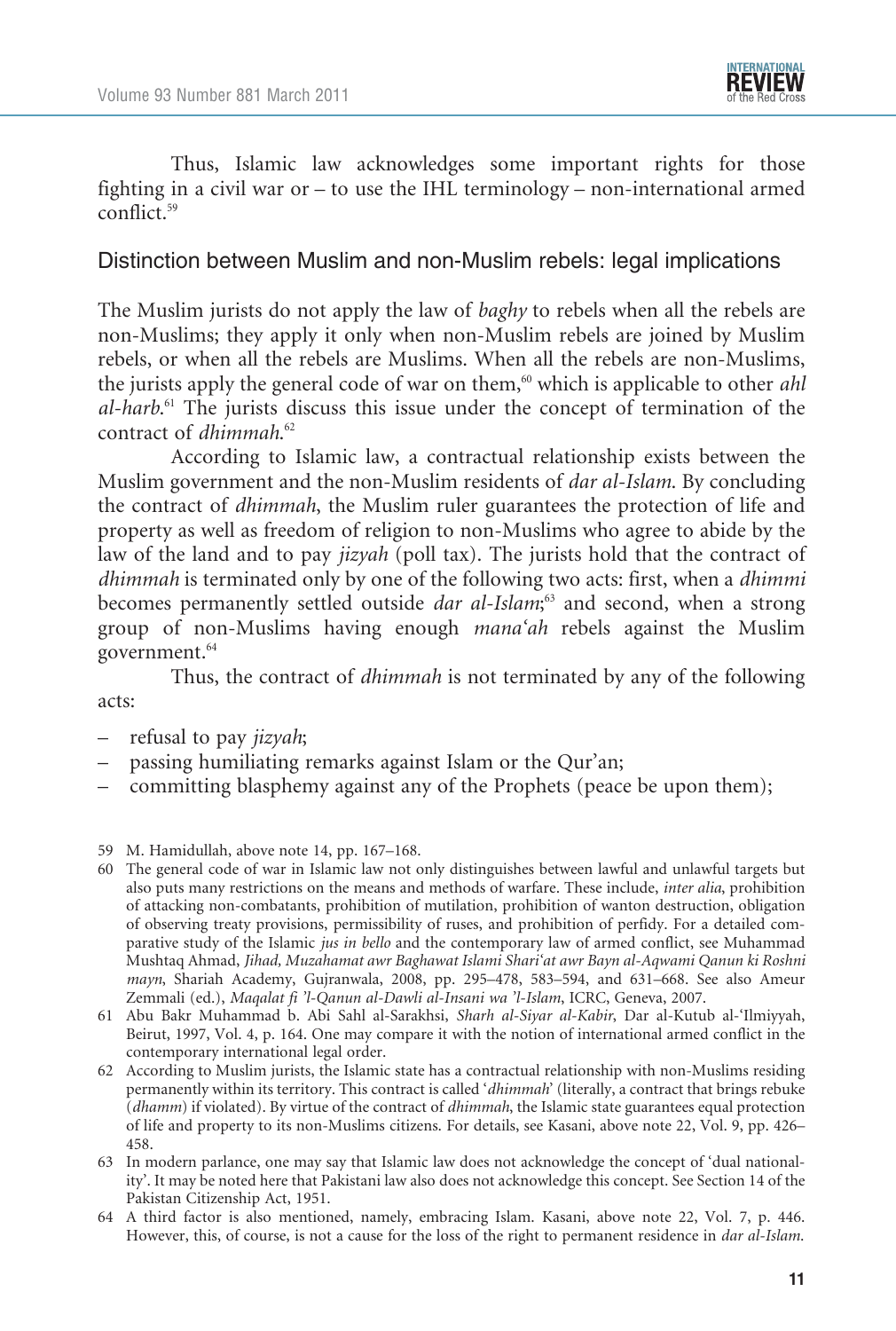- compelling a Muslim to abandon his religion; or
- committing adultery with a Muslim woman.<sup>65</sup>

The jurists consider these as crimes punishable under the law of the land.<sup>66</sup> Non-Muslims who permanently settle outside dar al-Islam are treated like ordinary aliens,<sup>67</sup> while non-Muslim rebels are treated in the same manner as ordinary non-Muslim enemy combatants.<sup>68</sup>

The net conclusion is that both Muslim and non-Muslim rebels are treated as combatants and the law of war in its totality is applied on them. However, if some or all of the rebels are Muslims, the law puts further restrictions on the authority of the government. For instance, Islamic law prohibits targeting women and children both in its general law of war and in its special law of *baghy*,<sup>69</sup> while the rules of ghanimah applicable to the property of the enemy are not applicable to the property of the rebels, whether Muslims or non-Muslims.<sup>70</sup>

The combatant status acknowledged by Islamic law for rebels, both Muslims and non-Muslims, offers a great incentive to the rebels to comply with the law of war. Because of this status, the general criminal law of the land is not applied to them. In other words, they can be punished only when they violate the law of war. Furthermore, the additional restrictions regarding Muslim rebels can also be accepted by the international community as general rules applicable to all rebels through an international treaty.<sup>71</sup> Finally, as the Islamic law of *baghy* is part of the divine law, Muslim rebels cannot deny the binding nature of this law and they cannot make the plea that the law has been laid down through treaties to which they are not party.

<sup>65</sup> Kamal al-Din Muhammad Ibn al-Humam al-Iskandari, Fath al-Qadir 'ala 'l-Hidayah, Dar al-Kutub al- 'Arabiyyah, Cairo, n.d., Vol. 4, p. 381. Jurists, other than the Hanafis, hold that the contract of dhimmah is terminated by any of these acts, although some of them hold that this is true only when it was mentioned in the contract that these acts must be avoided. Ibn Qudamah, above note 55, Vol. 8, p. 525; Shams al-Din Muhammad b. Muhammad al-Khatib al-Shirbini, Mughni al-Muhtaj ila Sharh al-Minhaj, Matba'at al-Halbi, Beirut, 1933, Vol. 4, p. 258.

<sup>66</sup> Iskandari, above note 65, Vol. 4, p. 381.

<sup>67</sup> Burhan al-Din 'Ali b. Abi Bakr b. 'Abd al Jalal al-Farghani al-Marghinani, Al-Hidayah fi Sharh Bidayat al-Mubtadi, Dar al-Fikr, Beirut, n.d., Vol. 2, p. 405.

<sup>68</sup> Shaybani, above note 61, Vol. 4, p. 164; Iskandari, above note 65, Vol. 4, p. 382. It may be noted here that termination of the contract of dhimmah by some of the non-Muslims does not affect the legal status of those who did not terminate it. Iskandari, above note 65, Vol. 4, p. 253; Shirbini, above note 65, Vol. 4, p. 258; Ibn Qudamah, above note 55, Vol. 8, p. 524.

<sup>69</sup> However, they can be targeted if they directly participate in hostilities.

<sup>70</sup> This is the opinion of the Shafi'i jurists: Shirazi, above note 2, Vol. 3, pp. 406–407. The Hanafi jurists hold that the additional prohibitory rules of the code of rebellion are only applicable to Muslims rebels: Sarakhsi, above note 5, Vol. 10, p. 137.

<sup>71</sup> Islamic law allows a Muslim ruler to conclude treaties with non-Muslims for regulating the conduct of hostilities and for putting restrictions on the authority of the parties to the treaties. Sarakhsi, above note 51, Vol. 1, pp. 210–214.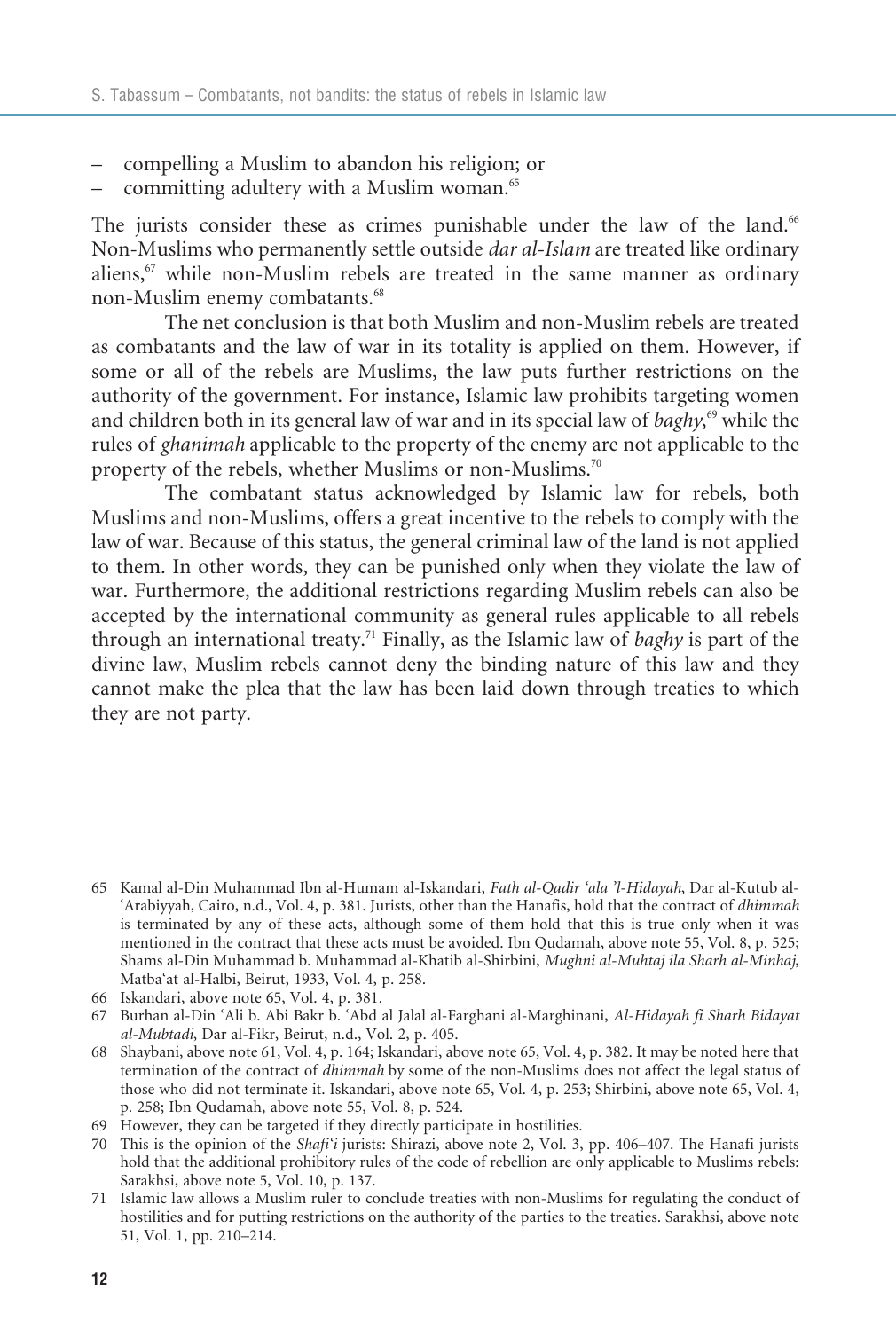

# Legal implications of the de facto authority of rebels

Islamic law recognizes some important legal consequences of the de facto authority of rebels. This is advantageous in so far as it provides further incentive to rebels to comply with the law of war. The jurists elaborated in detail various aspects of this de facto authority, and we will discuss four important implications here.

## Collection of revenue by rebels

If rebels collect revenue – that is to say kharaj, zakah, 'ushr, and khums<sup>72</sup> – from people living in the territory under their control, the central government cannot collect that revenue again even if it later resumes control of that territory.<sup>73</sup> The reason mentioned in the famous Hanafi text al-Hidayah is that 'the ruler can collect revenue only when he provides security to his subjects and [in this case] he failed to provide them security'.<sup>74</sup> Here, an important issue is discussed by the jurists. From the perspective of Islamic law, zakah and 'ushr are not only categories of revenue but also acts of worship ('ibadah). That is why a question arises as to whether those who have paid zakah and 'ushr to rebels would be liable before God to pay it again to the legitimate authority (central government). The answer is that they would be liable before God only if the rebels do not spend this revenue in the heads prescribed by the law.75

## Decisions of the courts in dar al-baghy

The Muslim jurists discussed various aspects of the authority of the courts in dar al-baghy. We will analyse three significant points of this debate. First, is it allowed for a person qualified to be a judge to accept such an appointment under the authority of rebels when this person himself denies the legitimacy of their authority? The answer provided by the jurists is that such a person should accept this

72 Kharaj is the term used for the tribute paid by non-Muslims to the Muslim government through a peace settlement. See Muammad Rawwas Qal'aji, Mu'jam Lughat al-Fuqaha', Dar al-Nafa'is lil-Nashr wa al-Tawzi', Beirut, 2006, p. 194. This includes jizyah (ibid., p. 164). Zakah is the revenue collected from the savings of rich Muslims at the rate of 2.5% per annum. It is also deemed an act of *'ibadah* (ritual worship). *Ibid.*, p. 233. '*Ushr* is a 10% tax levied on the crops of Muslims in un-irrigated land. If the crops are in irrigated land, the rate is 5%, and in that case it is called *nisf al-'ushr* (half of 10%). *Ibid.*, p. 312. Khums is the 20% revenue levied on minerals (ma'adin) and buried treasures (kunuz). Ibid., p. 201.

74 Marghinani, above note 67, Vol. 2, p. 412.

<sup>73</sup> Marghinani, above note 67, Vol. 2, p. 412. Professor Imran Ahsan Khan Nyazee translated the relevant passage of al-Hidayah in these words: 'What the rebels have collected by way of kharaj and 'ushr, from the lands that they came to control, is not to be collected a second time by the imam'. Al-Hidayah: The Guidance, Amal Press, Bristol, 2008, Vol. 2, p. 343. The Shafi'i jurists have a different approach. They say that zakah will not be recollected, while jizyah will, and for kharaj there are two opinions. Shirazi, above note 2, Vol. 3, p. 407. The same opinion is held by the Hanbali jurists. Ibn Qudamah, above note 55, Vol. 8, pp. 118–119.

<sup>75</sup> Ibid.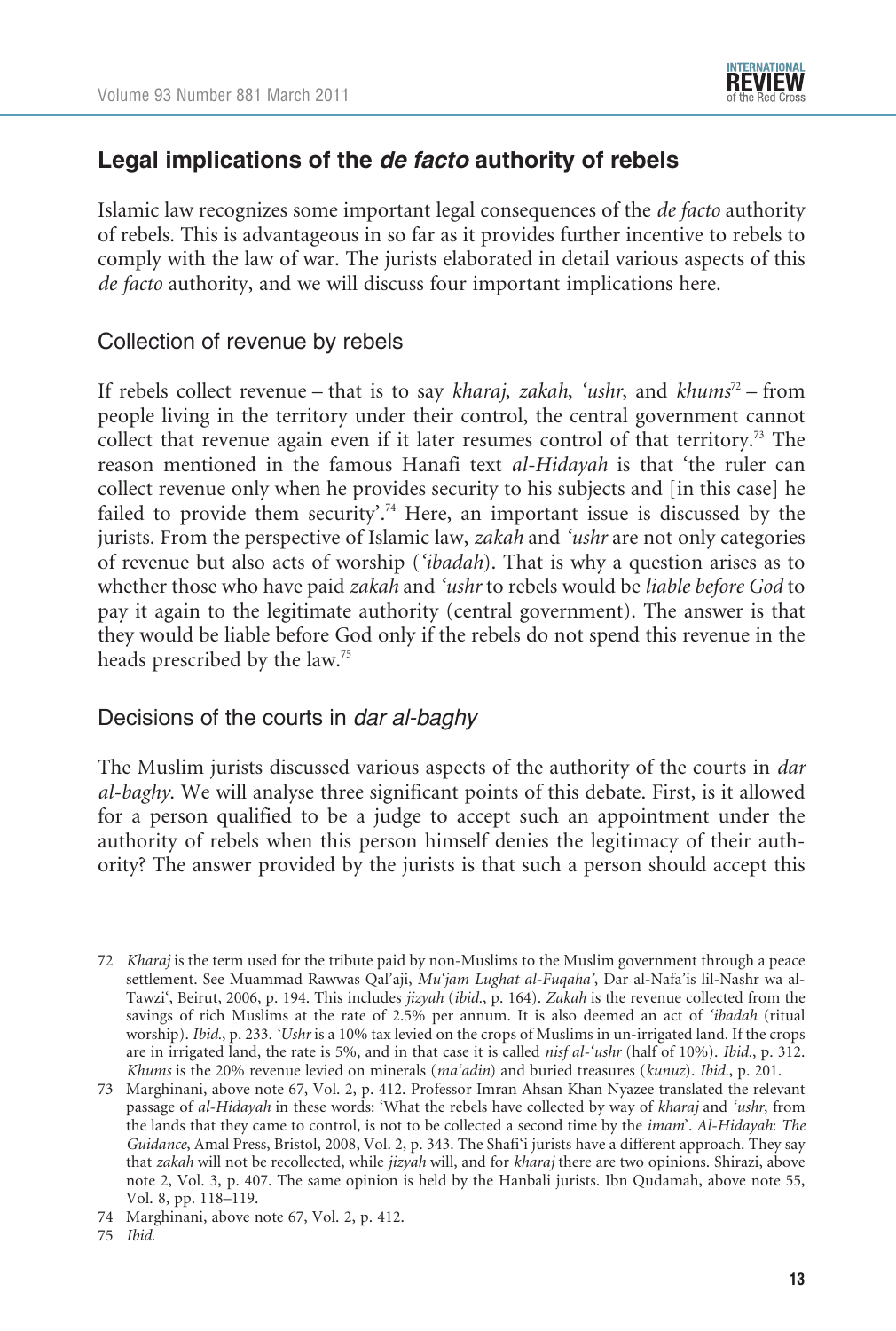post and decide the cases in accordance with the provisions of Islamic law, even if he does not accept the legitimacy of the appointing authority. Shaybani says:

If rebels take control of a city and, from among the people of that city, appoint as a judge someone who does not support them, he shall enforce hudud and qisas and shall settle the disputes between people in accordance with the norms of justice. He has no other option but to do so.<sup>76</sup>

In this regard, the jurists generally cite the precedent of the famous Qadi Shurayh, who not only accepted appointment as a judge from Caliph 'Umar b. al-Khattab but also acted as a judge in Kufah during the tyrannical rule of the Umayyad Caliph 'Abd al-Malik b. Marwan and the governorship of al-Hajjaj b. Yusuf. The illustrious Hanafi jurist Abu Bakr al-Jassas cited this precedent, saying that 'among the Arabs and even among the clan of Marwan, 'Abd al-Malik was the worst in oppression, transgression and tyranny and among his governors the worst was al-Hajjaj'.<sup>77</sup>

Another precedent quoted by the jurists is that 'Umar b. 'Abd al-'Aziz (Allah have mercy on him), the famous Umayyad Caliph who tried to restore the system of the al-Khulafa' al-Rashidin, did not reappoint the judges who had been appointed by the preceding Umayyad Caliph, who was considered to be a tyrant. Sarakhsi explains the legal principles underlying this rule in the following way:

Deciding disputes in accordance with the norms of justice and protecting the oppressed from oppression are included in the meaning of 'enjoining right and forbidding wrong', which is the obligation of every Muslim. However, for the one who is among the subjects it is not possible to impose his decisions on others. When it became possible for him because of the power of the one who appointed him, he has to decide in accordance with what is obligatory upon him, irrespective of whether the appointing authority is just or unjust. This is because the condition for the validity of appointment is the capability of enforcing decisions, and this condition is fulfilled here.<sup>78</sup>

The second issue is the validity of the decisions of the courts of dar al-baghy. The jurists have laid down the fundamental principle that, if a judge of dar al-baghy sends his decision to a judge of dar al-'adl, it will not be accepted by the latter.<sup>79</sup> Sarakhsi mentions two reasons for this rule:

1. For the courts of *dar al-'adl*, rebels are sinners (*fussaq*) and the testimony and decisions of those who commit major sins are unacceptable. In other words,

<sup>76</sup> Sarakhsi, above note 5, Vol. 10, p. 138. Ibn Qudamah says: 'When rebels appoint a judge who is qualified for the post, his legal position is similar to the judge of the central government'. Ibn Qudamah, above note 55, Vol. 8, p. 119.

<sup>77</sup> Jassas, above note 3, Vol. 1, p. 99.

<sup>78</sup> Sarakhsi, above note 5, Vol. 10, p. 138.

<sup>79</sup> Ibid., Vol. 10, p. 142. The Shafi'i jurists hold that it is better for the judge of ahl al-'adl not to accept the decision of the judge of ahl al-baghy. However, if he accepts it and decides accordingly, the decision will be enforced. Shirazi, above note 2, Vol. 3, p. 407. The Hanbali jurists take the same position. Ibn Qudamah, above note 55, Vol. 8, p. 120.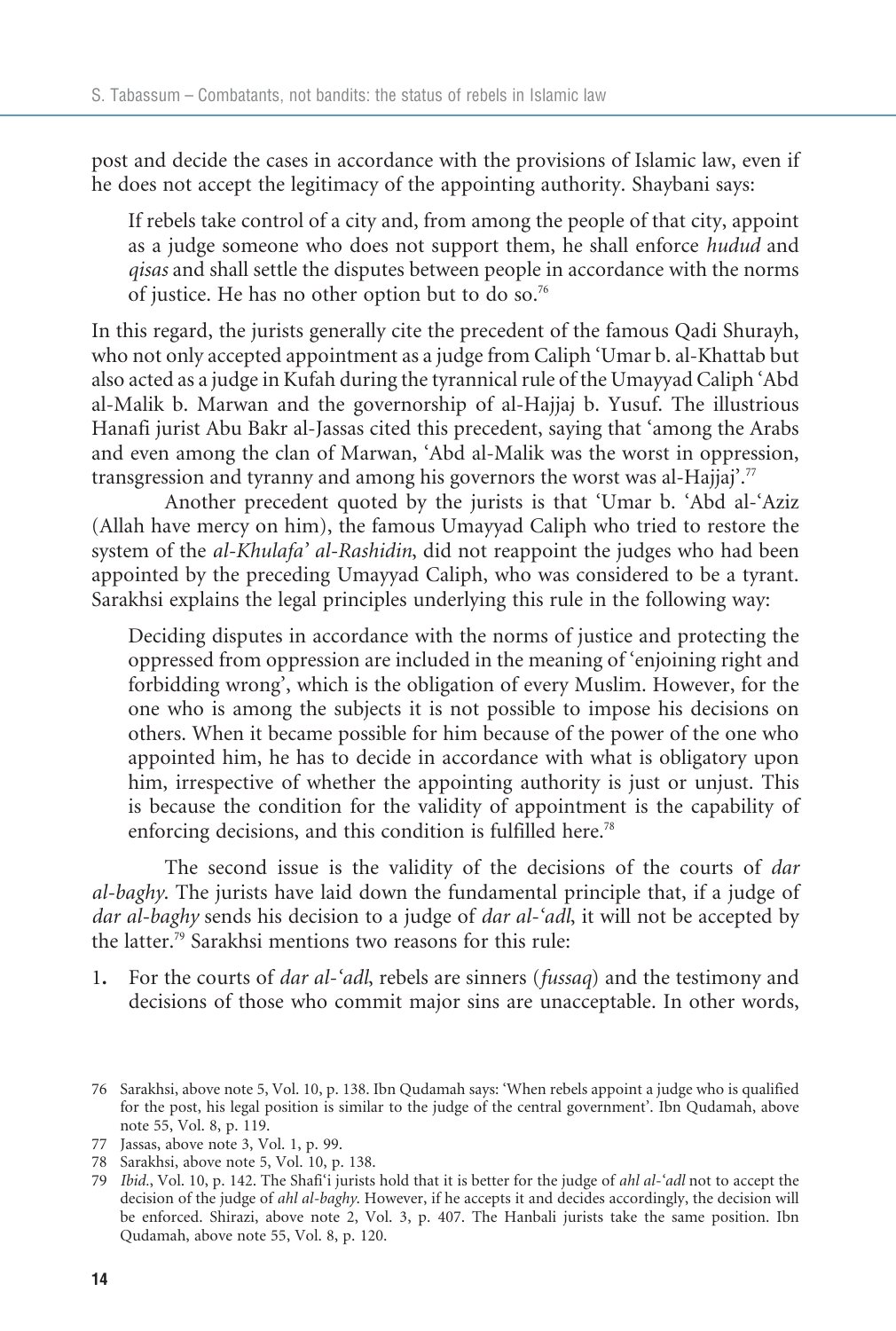the courts of *dar al-baghy* have no legal authority to bind the courts of *dar al-*'adl.

2. The rebels do not accept the sanctity of the life and property of the people of dar al-'adl. Hence, there is a possibility that the court of dar al-baghy may have decided the case on an invalid basis.<sup>80</sup>

However, if the judge of *dar al-'adl*, after reviewing the decision of the judge of *dar* al-baghy, concludes that the case was decided on valid legal grounds, such as when he knows that the witnesses were not rebels, he would enforce that decision.<sup>81</sup> If it is unknown whether the witnesses were rebels or not, the court of *dar al-'adl* would still not enforce this decision 'because for the one who lives under the authority of the rebels, the presumption is that he is also among them. Hence, the judge [of dar al-'adl] will act on this presumption unless the contrary is proved'.<sup>82</sup> The net conclusion is that decisions of the courts of dar al-baghy will not be enforced by the courts of dar al-'adl unless, after a thorough review of the decision, the latter conclude that it is valid.

The third issue covers the legal status of the decisions of the courts of *dar* al-baghy after the central government recaptures that territory. Shaybani says:

Rebels take control of a city and appoint a judge there who settles many disputes. Later on, when the central government recaptures that city and the decisions of that judge are challenged before a judge of ahl al-'adl, he will enforce only those decisions which are valid.<sup>83</sup>

If such decisions are valid according to one school of Islamic law and invalid according to another school, they will be deemed valid even if the judge of ahl al- 'adl belongs to the school that considers them invalid, 'because the decision of a judge in contentious cases [where the jurists disagree] is enforced'.<sup>84</sup> It means that only those decisions of the courts of *dar al-baghy* will be invalidated that are against the consensus opinion of the jurists. Moreover, such decisions will be invalidated only when they are challenged by an aggrieved party in the courts of ahl al-'adl. Hence, generally the decisions of the courts of *dar al-baghy* are not reopened.<sup>85</sup>

81 Sarakhsi, above note 5, Vol. 10, p. 138.

<sup>80</sup> Shirazi says that the decisions of the judge of the rebels will only not be enforced if he does not believe in the sanctity of the life and property of ahl al-'adl. Shirazi, above note 2, Vol. 3, p. 407.

<sup>82</sup> Ibid.

<sup>83</sup> Ibid., p. 142. The Shafi'i jurists are of the opinion that decisions of the rebel courts shall not be overturned even after the territory is recaptured by the central government because such decisions are presumed to be based on ijtihad. Shirazi, above note 2, Vol. 3, p. 407.

<sup>84</sup> Sarakhsi, above note 5, Vol. 10, p. 142. See also Ibn Qudamah, above note 55, Vol. 8, p. 120.

<sup>85</sup> This is known as the doctrine of 'past and closed transactions'. There is an interesting example of this doctrine in Pakistani judicial history when some judges of the Supreme Court 'rebelled' against the then chief justice Sajjad Ali Shah. It was finally concluded that, after the so-called Judges Case (Al-Jehad Trust v. Federation of Pakistan, PLD 1996 SC 324), Justice Shah was not qualified to continue as chief justice because he was not the most senior judge of the Supreme Court. However, the cases decided by Justice Shah as 'de facto chief justice' were not reopened, on the basis of the doctrine of past and closed transactions. Malik Asad Ali v. Federation of Pakistan, 1998 SCMR 15; see also Hamid Khan, Constitutional and Political History of Pakistan, Oxford University Press, Karachi, 2001, pp. 274–275.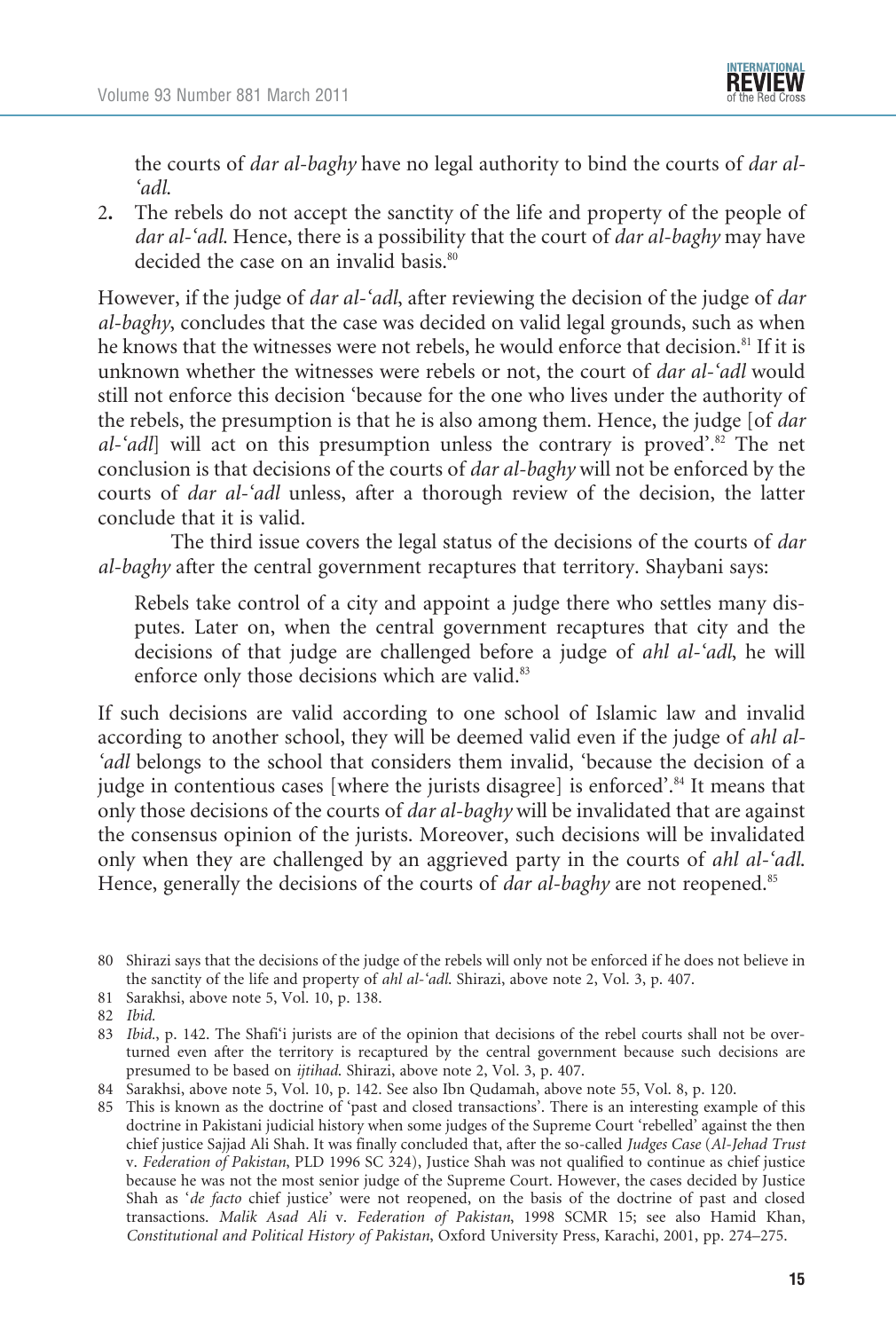#### Treaties of rebels with a foreign power and their legal effects on the supporters of the central government

A peace treaty in Islamic law is deemed to be a category of the larger doctrine of aman.<sup>86</sup> One of the fundamental principles of aman is that every Muslim has the authority to grant aman to an individual or even a group of non-Muslims, provided that the one who grants *aman* forms part of a strong group that possesses manaʿah.<sup>87</sup> This aman granted by an individual Muslim binds all Muslims.<sup>88</sup> Hence, all Muslims are duty bound to protect the life and liberty of the one to whom an individual Muslim or a group of Muslims has granted *aman*.<sup>89</sup>

On the basis of these principles, the jurists explicitly stated that if rebels conclude a peace treaty with non-Muslims, it will not be permissible for the central government to fight those non-Muslims in violation of that peace treaty.<sup>90</sup> However, if the peace treaty is concluded on the condition that the non-Muslim party will support the rebels in their war against the central government, this treaty will not be deemed a valid *aman* and the non-Muslims will not be considered musta'minin. Sarakhsi explains this in the following words:

Because musta'min is the one who enters dar al-Islam after pledging not to fight Muslims, while these people enter dar al-Islam for the very purpose of fighting those Muslims who support the central government. Hence, we know that they are not *musta'minin*. Furthermore, when *musta'minin* [after entering dar al-Islam] organize their group in order to fight Muslims and take action against them [Muslims], this is considered a breach of aman on their part.

<sup>86</sup> Kasani divides aman into two basic categories: aman mu'abbad (also called dhimmah) and aman mu'aqqat. see Kasani, above note 22, Vol. 9, p. 411. The former is a treaty of perpetual peace whereby the non-Muslim party agrees to pay jizyah to Muslims and is thereby entitled to the right of permanent residence in dar al-Islam, with Muslims guaranteeing them the protection of life and liberty. The latter is further divided into aman ma'ruf (ordinary aman), which is accorded to those who want to enter dar al-Islam temporarily, and muwada'ah (peace treaty), which is concluded with a foreign group of non-Muslims who are willing to establish a peaceful relationship. Muwada'ah may be either time-specific (mu'aqqatah) or not (mutlaqah). Ibid., Vol. 9, p. 424.

<sup>87</sup> That is why a Muslim prisoner in the custody of the enemy or a Muslim trader in a foreign land cannot grant aman. Shaybani, above note 51, Vol. 1, p. 213.

<sup>88</sup> Ibid., Vol. 1, p. 201.

<sup>89</sup> However, a Muslim ruler has the authority to prohibit his subjects from granting *aman* in a particular situation, if someone grants aman after this prohibition, it will have no validity. Ibid., Vol. 1, p. 227. Moreover, a Muslim ruler also has the authority to terminate the aman granted by one or more of his subjects, but he cannot take any action against those to whom *aman* was granted unless he gives them a notice of the termination of *aman* and provides them with an opportunity to reach a place where they deem themselves safe (ma'man). Ibid., Vol. 2, p. 229.

<sup>90</sup> Sarakhsi, above note 5, Vol. 10, p. 141. Not only that, but the fuqaha' also assert that, even if the rebels seize the property of these ahl al-muwada'ah, in violation of the peace treaty, the central government should not buy this property from them. Rather, it should advise the rebels to return the property to the rightful owner. If the rebels surrender, or the government overpowers them, the government will be bound to return the property to the rightful owner. Ibid.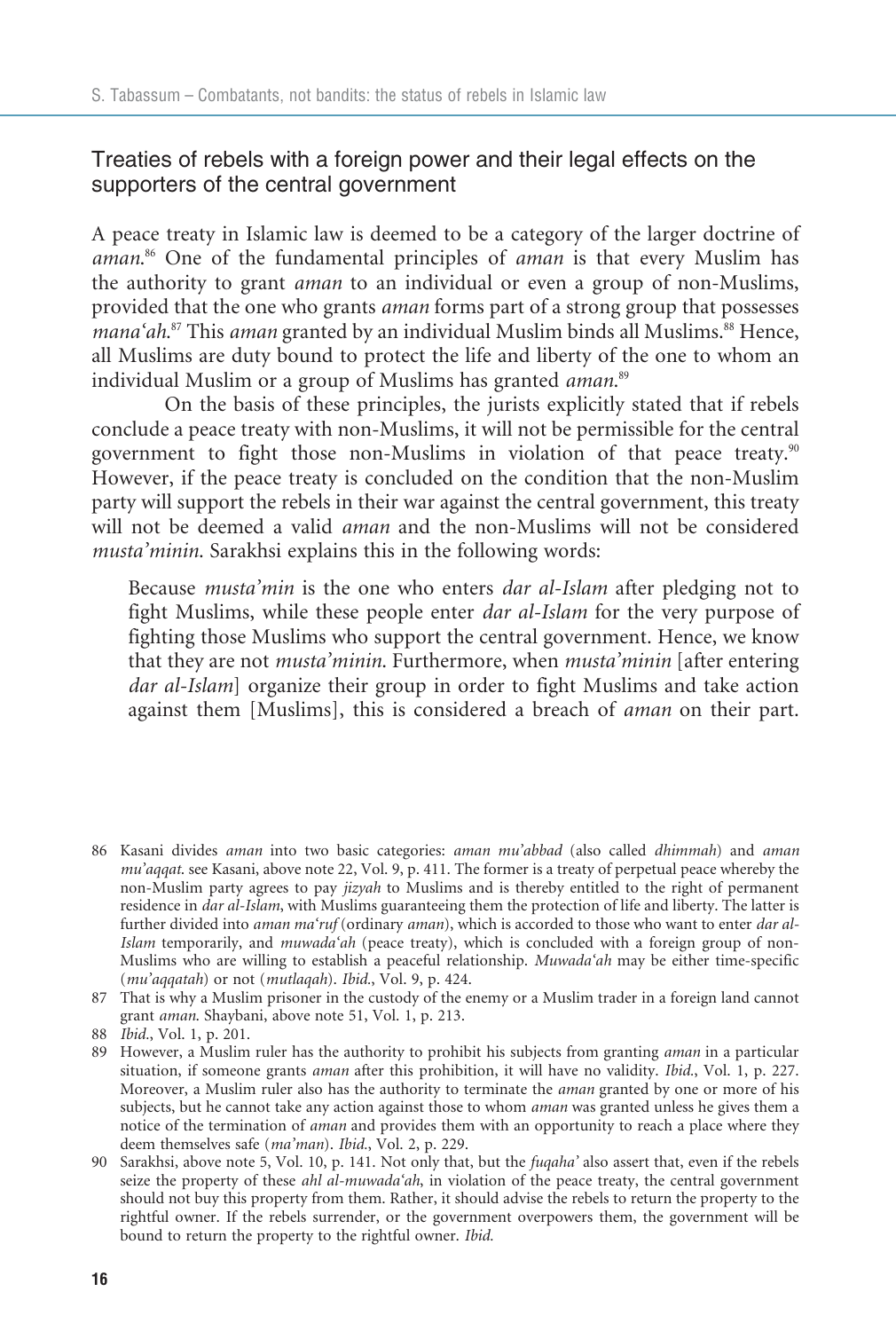Therefore, this intention [to fight Muslims] must invalidate the aman from the beginning.<sup>91</sup>

In this passage, it is important to note that Sarakhsi considers the territory of rebels as part of dar al-Islam and builds his arguments on this presumption. In other words, although rebels have established their de facto authority over this territory, yet in the eyes of the law this is deemed to be part of *dar al-Islam*. We will return to this issue later.

## Attack of a foreign power on rebels and the legal responsibility of the central government

As a general rule, it is not permissible for *ahl al-'adl* to support rebels in war. Hence, if during a war between *ahl al-'adl* and rebels a person from among *ahl al-*'adl is killed while he is on the side of the rebels, neither qisas nor diyah will be imposed on the one who killed him, as is the case when a person is killed while he is on the side of non-Muslims.<sup>92</sup> However, when rebels are attacked by a foreign power, even the central government is under an obligation to support the rebels.<sup>93</sup> Shaybani says that this obligation is imposed even on those ahl al-'adl who temporarily go to dar al-baghy:

The same obligation is imposed on those *ahl al-'adl* who happened to be in the territory of rebels when it was attacked by the enemy. They have no option but to fight for protecting the rights and honour of Muslims.<sup>94</sup>

Sarakhsi, in his usual authoritative style, explains the principle behind this ruling in these words:

Because the rebels are Muslims, hence fighting in support of them gives respect and power to the religion of Islam. Moreover, by fighting the attackers, they defend Muslims from their enemy. And defending Muslims from their enemy is obligatory on everyone who has the capacity to do so.<sup>95</sup>

In other words, even when two groups of Muslims have a mutual conflict, none of them should seek support of non-Muslims against the other.<sup>96</sup> Their mutual

<sup>91</sup> Ibid., Vol. 10, p. 143. The Shafi'i and Hanbali jurists hold the same view and Shirazi and Ibn Qudamah give the same argument. Shirazi, above note 2, Vol. 3, p. 406; Ibn Qudamah, above note 55, Vol. 8, p. 121. The same principle applies to any treaty of the central government with non-Muslims for military support against Muslim rebels.

<sup>92</sup> Sarakhsi, above note 5, Vol. 10, p. 140.

<sup>93</sup> The basis for this obligation is that, even after rebellion, the rebels are deemed to be Muslims. Ibid., Vol. 10, p. 107.

<sup>94</sup> Ibid.

<sup>95</sup> Ibid.

<sup>96</sup> Shirazi, above note 2, Vol. 3, p. 404; Muhammad b. 'Arafah al-Dasuqi, Hashiyah 'ala al-Sharh al-Kabir, 'Isa al-Babi, Cairo, 1934, Vol. 4, p. 299; Mansur b. Yunus al-Buhuti, Kashshaf al-Qina' 'an Matn al-Iqna','Alam al-Kutub, Beirut, 1983, Vol. 6, p. 164.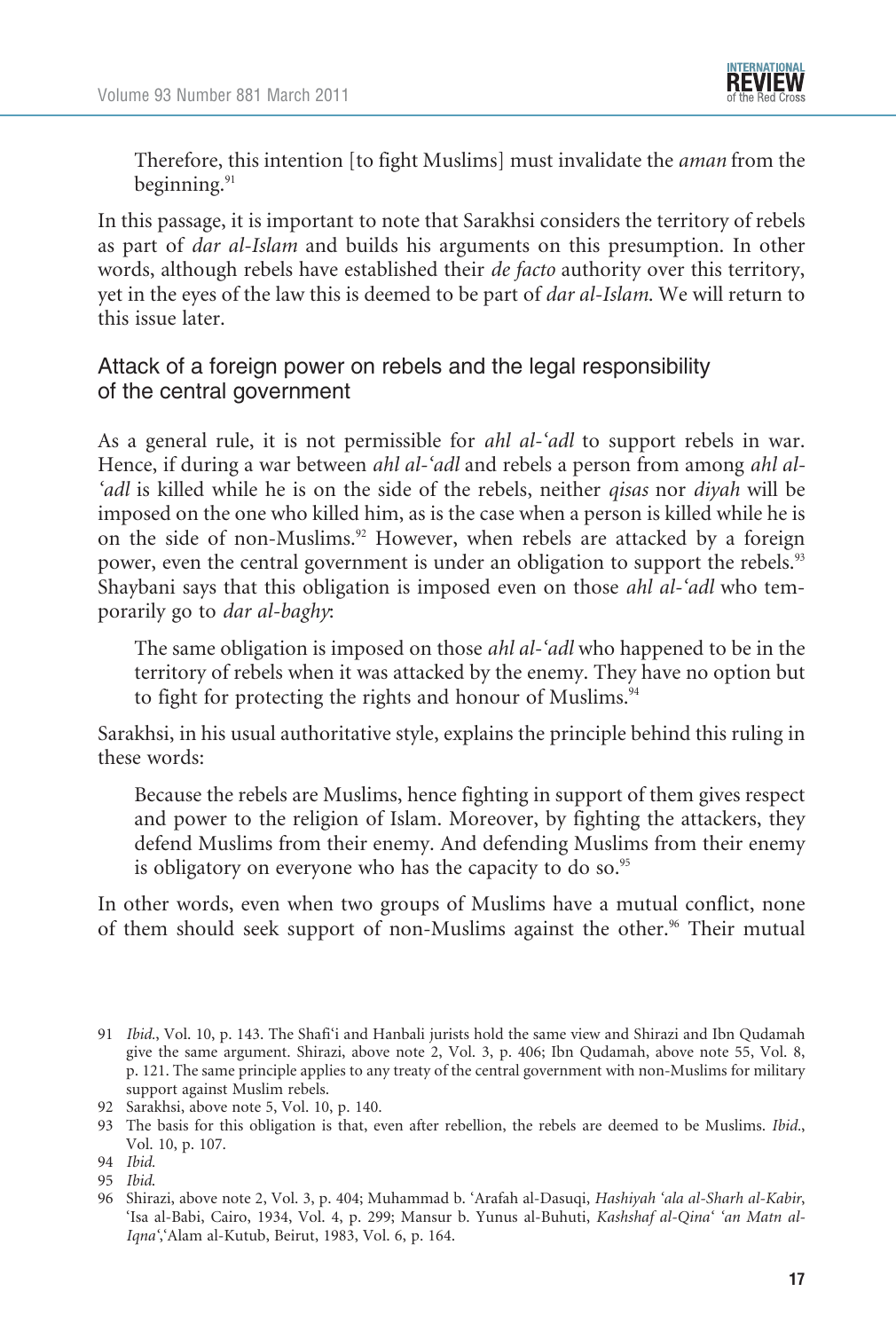conflict is thus deemed an 'internal affair' of the Muslim community, in which non-Muslims should not interfere.

#### De facto authority and legitimacy

Does all this mean that Islamic law gives some kind of legitimacy to rebellion? The answer is an emphatic 'no'! The combatant status, as noted earlier, is given to all those who participate in war, irrespective of whether or not they are on the right side. For instance, the contemporary law of armed conflict applies equally to all parties to a conflict no matter which party has lawfully or unlawfully resorted to force. In international armed conflicts, combatant status is thus granted to all armed forces independently of any jus ad bellum argument. Similarly, the Muslim jurists acknowledge combatant status for rebels when their *mana'ah* is coupled with ta'wil, irrespective of whether their ta'wil is just or unjust.<sup>97</sup> Rather, even when they assert that the ta'wil of the rebels is unjust, they acknowledge the combatant status for them if their unjust ta'wil is coupled by mana'ah.<sup>98</sup>

We also noted that this rule has been established by the consensus of the Companions of the Prophet.<sup>99</sup> Furthermore, we saw that the primary source for the Islamic law of baghy is the conduct of 'Ali, who recognized the combatant status of those who rebelled against him, although the ta'wil of these rebels was undoubtedly flawed. The conclusion is that acknowledging the combatant status for the rebels does not give legitimacy to their struggle.

This is further explained by the fact that the jurists deem dar al-baghy to be part of dar al-Islam even after the rebels establish their de facto control over that territory.100 In other words, the jurists acknowledge the necessary corollaries of the de facto authority of the rebels in *dar al-baghy*, yet they do not give *de jure* recognition to this authority.

## **Conclusions**

The Islamic law on rebellion provides the yardstick of 'ta'wil plus mana'ah' for the identification of the existence of an armed conflict. Moreover, it distinguishes between rebels and an ordinary gang of robbers by recognizing the combatant status for rebels as well as the necessary corollaries of their de facto authority in the territory under their control. Thus, it offers incentives to rebels for complying with the law of war, thereby reducing the sufferings of civilians and ordinary citizens

<sup>97</sup> Sarakhsi, above note 5, Vol. 10, p. 136.

<sup>98</sup> Ibid.

<sup>99</sup> Ibid.

<sup>100</sup> According to the Hanafi jurists, if a person seizes the property of another person in one dar and takes it to another dar, he becomes the owner of that property (ibid., Vol. 10, p. 62). However, if a person takes such property from *dar al-'adl* to *dar al-baghy*, or vice versa, he does not become the owner thereof, 'because the dar of ahl al-'adl and ahl al-baghy is one' (ibid., Vol. 10, p. 135).